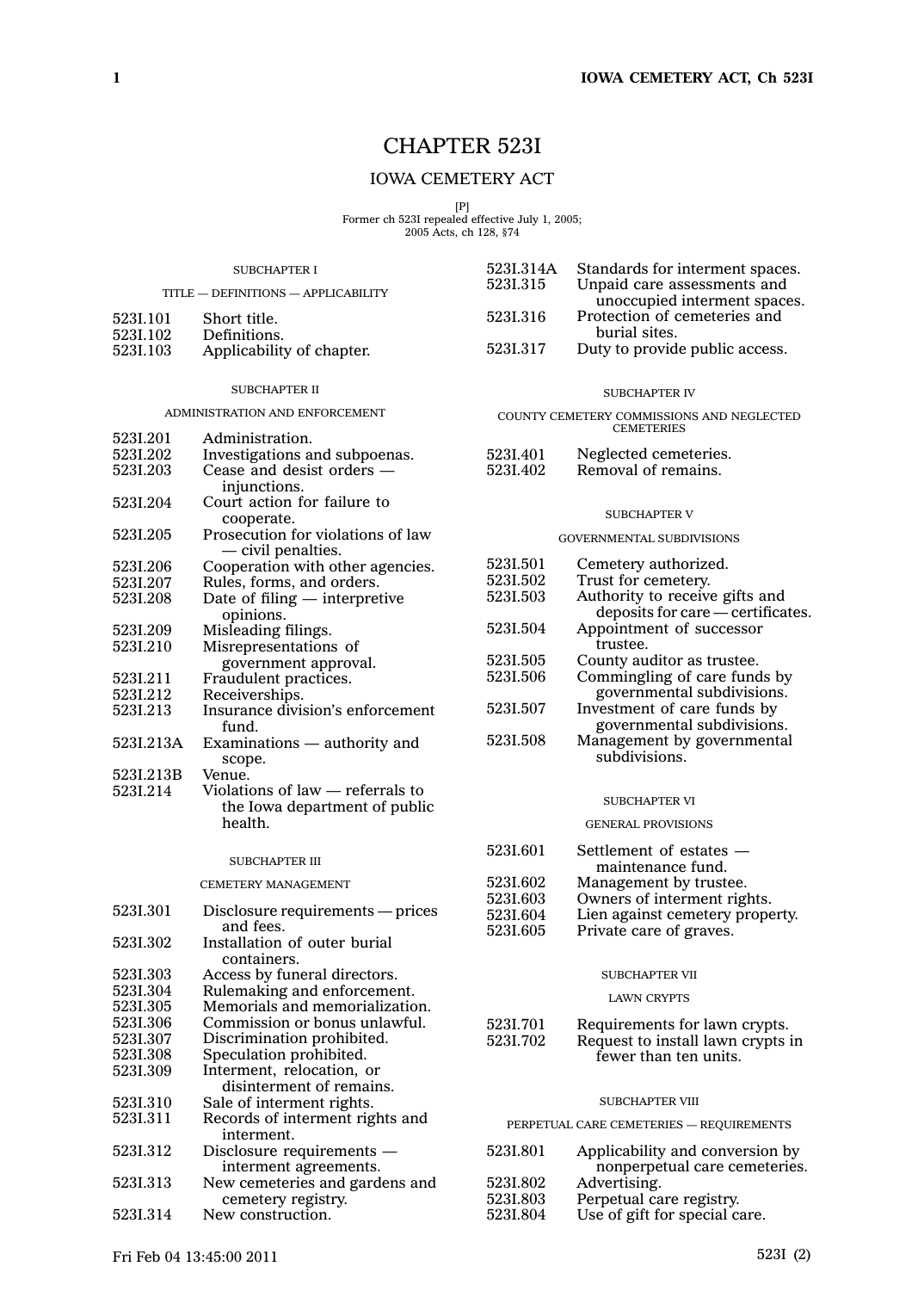| 5231.805<br>5231.806 | Initial deposit.<br>Irrevocable trust. | 5231.811 | Use of distributions from care<br>fund. |
|----------------------|----------------------------------------|----------|-----------------------------------------|
| 5231.807             | Care fund deposits.                    | 5231.812 | Suit by commissioner.                   |
| 5231.808             | Examination fee.                       | 5231.813 | Annual report by perpetual care         |
| 5231.809             | Trust agreement provisions.            |          | cemeteries.                             |
| 5231.810             | Care funds.                            | 5231.814 | Unified annual reports.                 |

# SUBCHAPTER I

# TITLE — DEFINITIONS — APPLICABILITY

# **523I.101 Short title.**

This chapter may be cited as the *"Iowa Cemetery Act"*. 2005 Acts, ch 128, §6

# **523I.102 Definitions.**

For purposes of this chapter, unless the context otherwise requires:

1. *"Authorized to do business within this state"* means <sup>a</sup> person licensed, registered, or subject to regulation by an agency of the state of Iowa or who has filed <sup>a</sup> consent to service of process with the commissioner for purposes of this chapter.

2. *"Burial site"* means any area, except <sup>a</sup> cemetery, that is used to inter or scatter remains.

3. *"Capital gains"* means appreciation in the value of trust assets for which <sup>a</sup> market value may be determined with reasonable certainty after deduction of investment losses, taxes, expenses incurred in the sale of trust assets, any costs of the operation of the trust, examination expenses, and any audit expenses.

4. *"Care fund"* means funds set aside for the care of <sup>a</sup> perpetual care cemetery, including all of the following:

*a.* Money or real or personal property impressed with <sup>a</sup> trust by the terms of this chapter.

*b.* Contributions in the form of <sup>a</sup> gift, grant, or bequest.

*c.* Any accumulated income that the trustee of the fund or the cemetery allocates to principal.

5. *"Casket"* means <sup>a</sup> rigid container which is designed for the encasement of human remains and which is usually constructed of wood, metal, fiberglass, plastic, or like material and ornamented and lined with fabric.

6. *"Cemetery"* means any area that is or was open to use by the public in general or any segment thereof and is used or is intended to be used to inter or scatter remains. *"Cemetery"* does not include the following:

*a.* A private burial site where use is restricted to members of <sup>a</sup> family, if the interment rights are conveyed without <sup>a</sup> monetary payment, fee, charge, or other valuable form of compensation or consideration.

*b.* A private burial site where use is restricted to <sup>a</sup> narrow segment of the public, if the interment rights are conveyed without <sup>a</sup> monetary payment, fee, charge, or other valuable form of compensation or consideration.

*c.* A pioneer cemetery.

7. *"Columbarium"* means <sup>a</sup> structure, room, or space in <sup>a</sup> mausoleum or other building containing niches or recesses for disposition of cremated remains.

8. *"Commissioner"* means the commissioner of insurance.

9. *"Common business enterprise"* means <sup>a</sup> group of two or more business entities that share common ownership in excess of fifty percent.

10. *"Disinterment"* means to remove human remains from their place of final disposition.

11. *"Doing business in this state"* means issuing or performing wholly or in part any term of an interment rights agreement executed within the state of Iowa.

12. *"Financial institution"* means <sup>a</sup> state or federally insured bank, savings and loan association, credit union, trust department thereof, or <sup>a</sup> trust company that is authorized to do business within this state, that has been granted trust powers under the laws of this state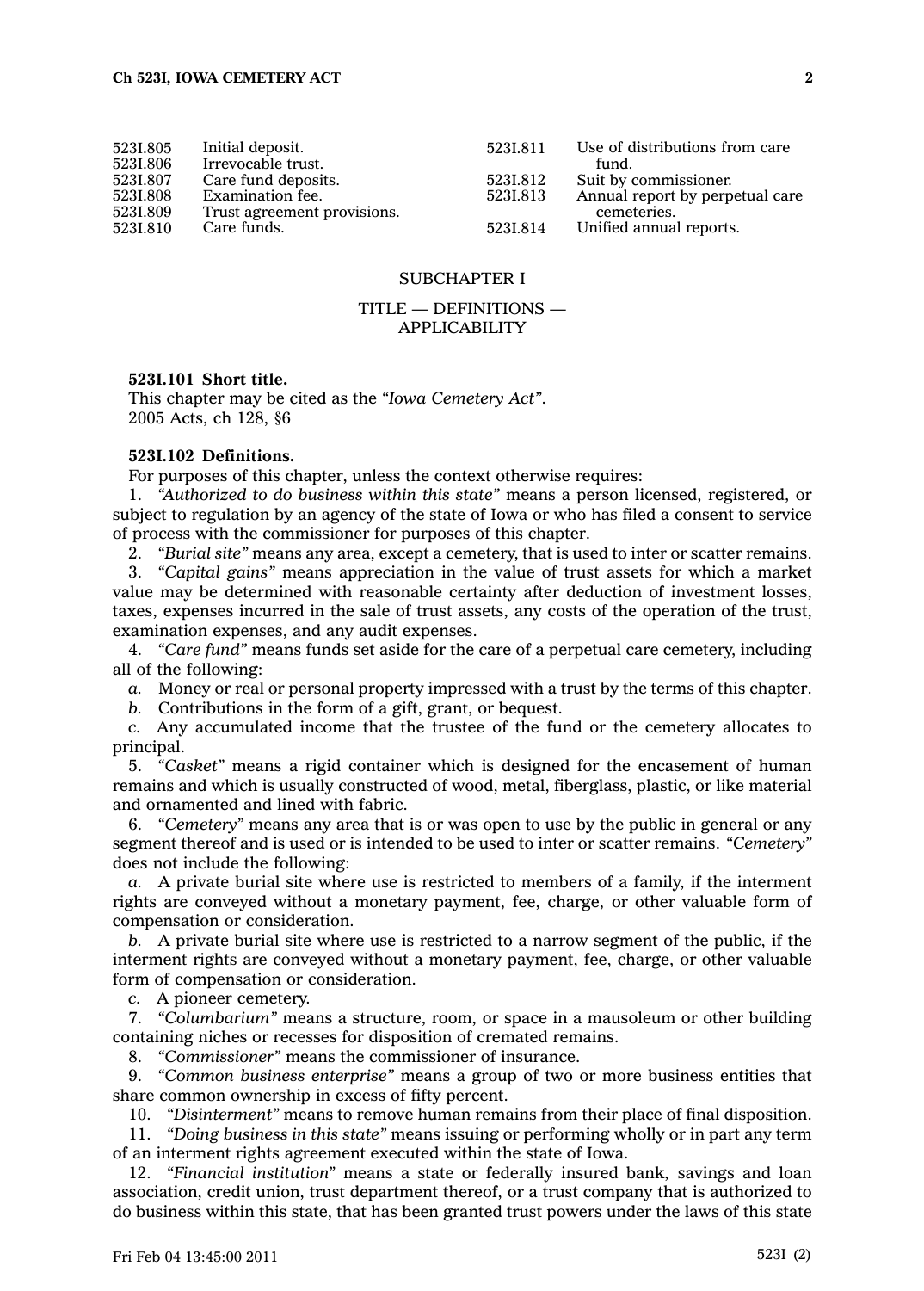or the United States, and that holds funds under <sup>a</sup> trust agreement. *"Financial institution"* does not include <sup>a</sup> cemetery or any person employed by or directly involved with <sup>a</sup> cemetery.

13. *"Garden"* means an area within <sup>a</sup> cemetery established by the cemetery as <sup>a</sup> subdivision for organizational purposes, not for sale purposes.

14. *"Grave space"* means <sup>a</sup> space of ground in <sup>a</sup> cemetery that is used or intended to be used for an in-ground burial.

15. *"Gross selling price"* means the aggregate amount <sup>a</sup> purchaser is obligated to pay for interment rights, exclusive of finance charges.

16. *"Inactive cemetery"* means <sup>a</sup> cemetery that is not operating on <sup>a</sup> regular basis, is not offering to sell or provide interments or other services reasonably necessary for interment, and does not provide or permit reasonable ingress or egress for the purposes of visiting interment spaces.

17. *"Income"* means the return in money or property derived from the use of trust principal after deduction of investment losses, taxes, and expenses incurred in the sale of trust assets, any cost of the operation of the trust, examination expenses or fees, and any audit expenses. *"Income"* includes but is not limited to:

*a.* Rent of real or personal property, including sums received for cancellation or renewal of <sup>a</sup> lease and any royalties.

*b.* Interest on money lent, including sums received as consideration for prepayment of principal.

*c.* Cash dividends paid on corporate stock.

*d.* Interest paid on deposit funds or debt obligations.

*e.* Gain realized from the sale of trust assets.

18. *"Insolvent"* means the inability to pay debts as they become due in the usual course of business.

19. *"Interment rights"* means the rights to place remains in <sup>a</sup> specific location for use as <sup>a</sup> final resting place or memorial.

20. *"Interment rights agreement"* means an agreement to furnish memorials, memorialization, opening and closing services, or interment rights.

21. *"Interment space"* means <sup>a</sup> space used or intended to be used for the interment of remains including but not limited to <sup>a</sup> grave space, lawn crypt, mausoleum crypt, and niche.

22. *"Lawn crypt"* means <sup>a</sup> preplaced enclosed chamber, which is usually constructed of reinforced concrete and poured in place, or <sup>a</sup> precast unit installed in quantity, either side-by-side or at multiple depths, and covered by earth or sod.

23. *"Lot"* means an area in <sup>a</sup> cemetery containing more than one interment space which is uniquely identified by an alphabetical, numeric, or alphanumerical identification system.

24. *"Maintenance fund"* means funds set aside for the maintenance of <sup>a</sup> nonperpetual care cemetery, including all of the following:

*a.* Money or real or personal property impressed with <sup>a</sup> trust by the terms of this chapter.

*b.* Contributions in the form of <sup>a</sup> gift, grant, or bequest.

*c.* Any accumulated income that the trustee of the fund or the cemetery allocates to principal.

25. *"Mausoleum"* means an aboveground structure designed for the entombment of human remains.

26. *"Mausoleum crypt"* means <sup>a</sup> chamber in <sup>a</sup> mausoleum of sufficient size to contain casketed human remains.

27. *"Memorial"* means any product, including any foundation other than <sup>a</sup> mausoleum or columbarium, used for identifying an interment space or for commemoration of the life, deeds, or career of <sup>a</sup> decedent including but not limited to <sup>a</sup> monument, marker, niche plate, urn garden plaque, crypt plate, cenotaph, marker bench, and vase.

28. *"Memorial care"* means any care provided or to be provided for the general maintenance of memorials including foundation repair or replacement, resetting or straightening tipped memorials, repairing or replacing inadvertently damaged memorials, and any other care clearly specified in the purchase agreement.

29. *"Memorial dealer"* means any person offering or selling memorials retail to the public.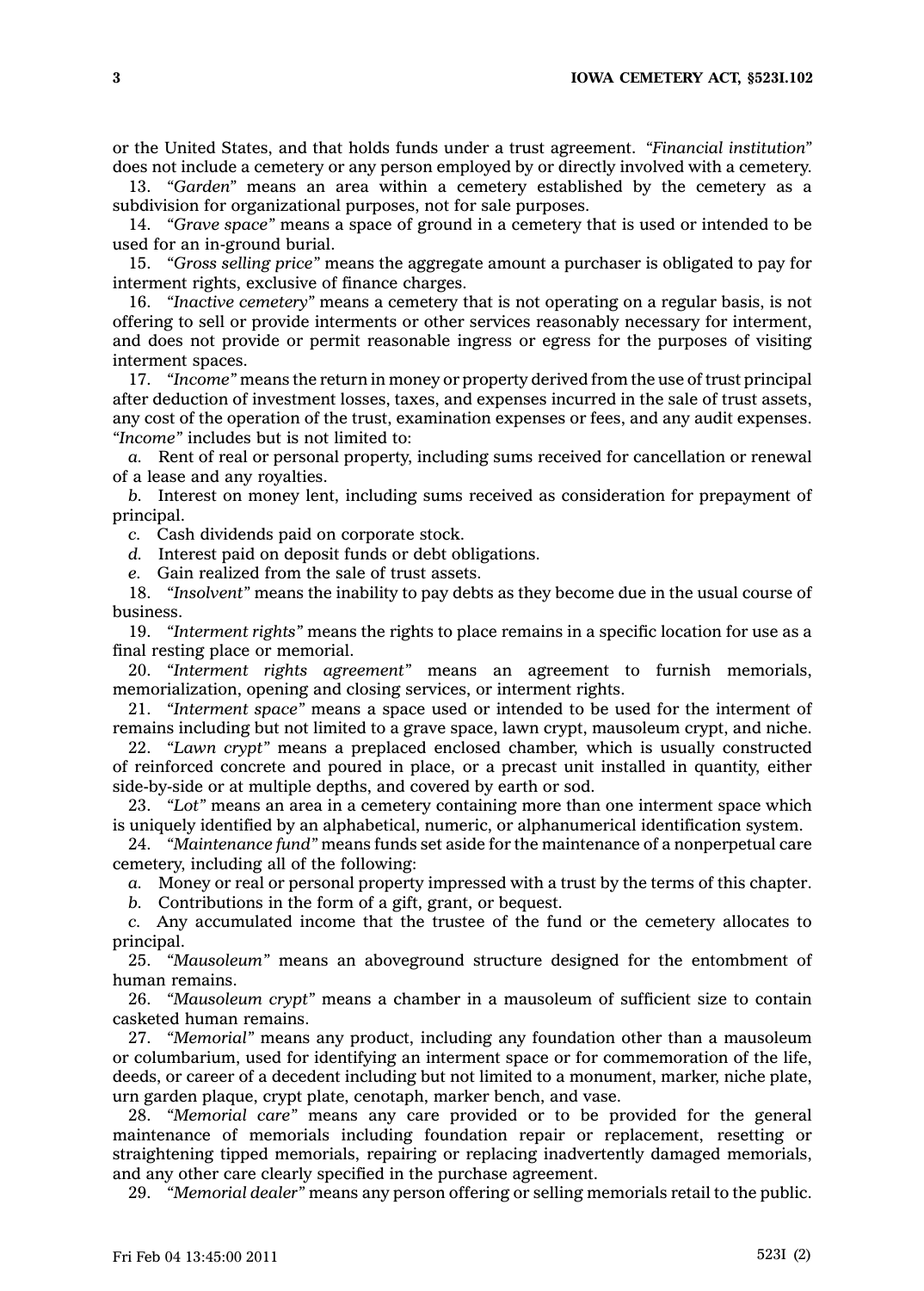30. *"Memorialization"* means any permanent system designed to mark or record the name and other data pertaining to <sup>a</sup> decedent.

31. *"Merchandise"* means any personal property offered or sold for use in connection with the funeral, final disposition, memorialization, or interment of human remains, but which is exclusive of interment rights.

32. *"Neglected cemetery"* means <sup>a</sup> cemetery where there has been <sup>a</sup> failure to cut grass or weeds or care for graves, memorials or memorialization, walls, fences, driveways, and buildings, or for which proper records of interments have not been maintained.

33. *"Niche"* means <sup>a</sup> recess or space in <sup>a</sup> columbarium or mausoleum used for placement of cremated human remains.

34. *"Opening and closing services"* means one or more services necessarily or customarily provided in connection with the interment or entombment of human remains or <sup>a</sup> combination thereof.

35. *"Operating <sup>a</sup> cemetery"* means offering to sell or selling interment rights, or any service or merchandise necessarily or customarily provided for <sup>a</sup> funeral, or for the entombment or cremation of <sup>a</sup> dead human, or any combination thereof, including but not limited to opening and closing services, caskets, memorials, vaults, urns, and interment receptacles.

36. *"Outer burial container"* means any container which is designed for placement in the ground around <sup>a</sup> casket or an urn including but not limited to containers commonly known as burial vaults, urn vaults, grave boxes, grave liners, and lawn crypts.

37. *"Perpetual care cemetery"* includes all of the following:

*a.* Any cemetery that was organized or commenced business in this state on or after July 1, 1995.

*b.* Any cemetery that has established <sup>a</sup> care fund in compliance with section 523I.810.

*c.* Any cemetery that represents that it is <sup>a</sup> perpetual care cemetery in its interment rights agreement.

*d.* Any cemetery that represents in any other manner that the cemetery provides perpetual, permanent, or guaranteed care.

38. *"Person"* means an individual, firm, corporation, partnership, joint venture, limited liability company, association, trustee, government or governmental subdivision, agency, or other entity, or any combination thereof.

39. *"Pioneer cemetery"* means <sup>a</sup> cemetery where there were twelve or fewer burials in the preceding fifty years.

40. *"Purchaser"* means <sup>a</sup> person who purchases memorials, memorialization, opening and closing services, scattering services, interment rights, or <sup>a</sup> combination thereof. A purchaser need not be <sup>a</sup> beneficiary of the interment rights agreement.

41. *"Relative"* means <sup>a</sup> great-grandparent, grandparent, father, mother, spouse, child, brother, sister, nephew, niece, uncle, aunt, first cousin, second cousin, third cousin, or grandchild connected to <sup>a</sup> person by either blood or affinity.

42. *"Religious cemetery"* means <sup>a</sup> cemetery that is owned, operated, or controlled by <sup>a</sup> recognized church or denomination, or <sup>a</sup> cemetery designated as such in the official Catholic directory on file with the insurance division or in <sup>a</sup> similar publication of <sup>a</sup> recognized church or denomination, or <sup>a</sup> cemetery that the commissioner determines is operating as <sup>a</sup> religious cemetery upon review of an application by the cemetery that includes <sup>a</sup> description of the cemetery's affiliation with <sup>a</sup> recognized church or denomination, the extent to which the affiliate organization is responsible for the financial and contractual obligations of the cemetery, or the provision of the Internal Revenue Code, if any, that exempts the cemetery from the payment of federal income tax.

43. *"Relocation"* means the act of taking remains from the place of interment or the place where the remains are being held to another designated place.

44. *"Remains"* means the body of <sup>a</sup> deceased human or <sup>a</sup> body part, or limb that has been removed from <sup>a</sup> living human, including <sup>a</sup> body, body part, or limb in any stage of decomposition, or cremated remains.

45. *"Scattering services provider"* means <sup>a</sup> person in the business of scattering human cremated remains.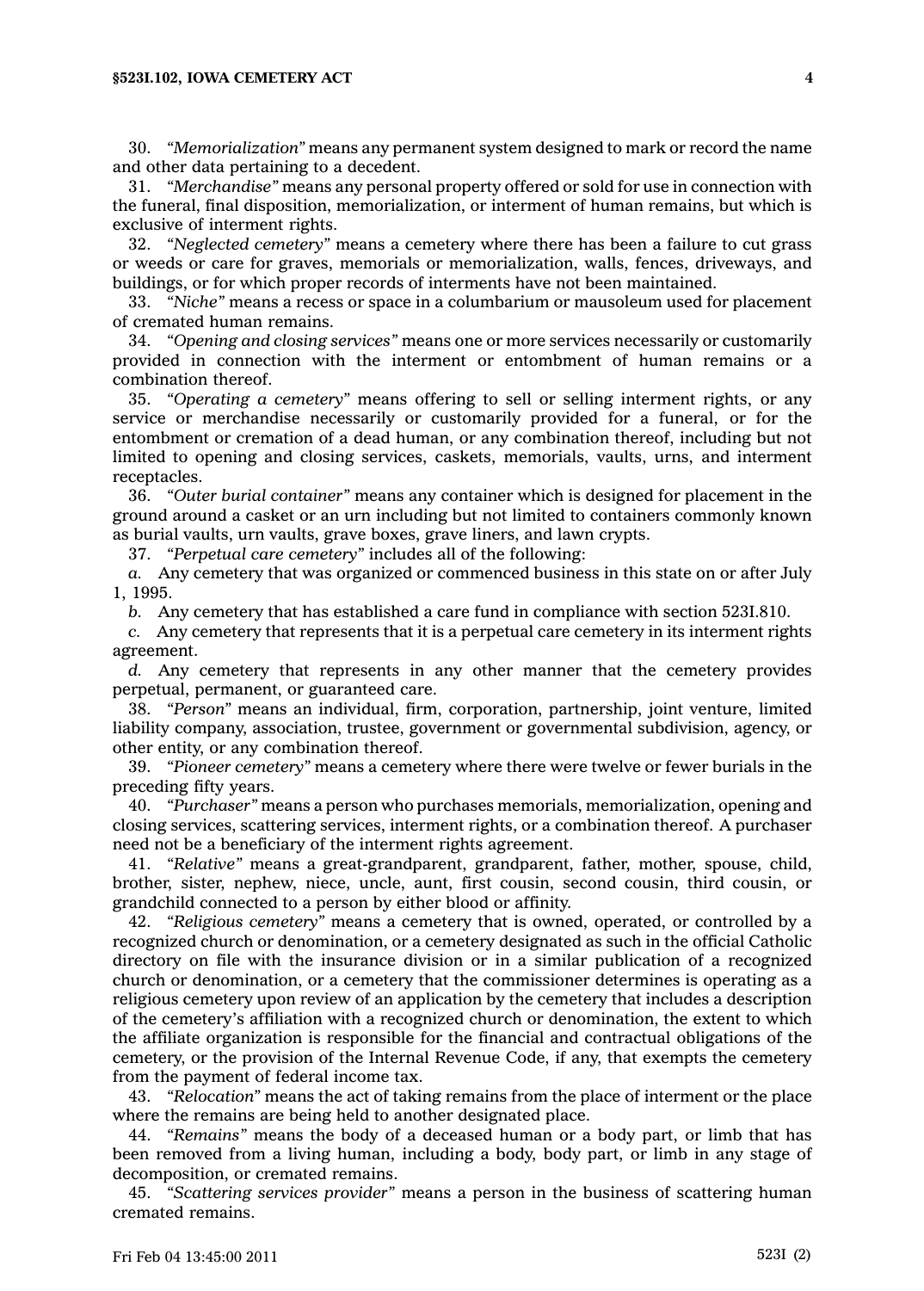46. *"Seller"* means <sup>a</sup> person doing business within this state, including <sup>a</sup> person doing business within this state who advertises, sells, promotes, or offers to furnish memorials, memorialization, opening and closing services, scattering services, or interment rights, or <sup>a</sup> combination thereof, whether the transaction is completed or offered in person, through the mail, over the telephone, by the internet, or through any other means of commerce.

47. *"Special care"* means any care provided or to be provided that supplements or exceeds the requirements of this chapter in accordance with the specific directions of any donor of funds for such purposes.

48. *"Undeveloped space"* means <sup>a</sup> designated area or building within <sup>a</sup> cemetery that has been mapped and planned for future development but is not yet fully developed.

49. *"Veterans cemetery"* means <sup>a</sup> cemetery that is owned or operated by the state of Iowa or by the United States for the burial of veterans.

2005 Acts, ch 128, §7; 2006 Acts, ch 1117, §118; 2007 Acts, ch 175, §34, 35; 2008 Acts, ch 1123, §54; 2009 Acts, ch 132, §5

#### **523I.103 Applicability of chapter.**

1. This chapter applies to all of the following:

*a.* All cemeteries, except religious cemeteries that commenced business prior to July 1, 2005, and veterans cemeteries.

*b.* All persons advertising or offering memorials, memorialization, opening and closing services, scattering services at <sup>a</sup> cemetery, interment rights, or <sup>a</sup> combination thereof for sale.

*c.* Interments made in areas not dedicated as <sup>a</sup> cemetery, by <sup>a</sup> person other than the state archaeologist.

2. This chapter applies when <sup>a</sup> purchase agreement is executed within this state or an advertisement, promotion, or offer to furnish memorials, memorialization, opening and closing services, scattering services, interment rights, or <sup>a</sup> combination thereof is made or accepted within this state. An offer to furnish memorials, memorialization, opening and closing services, scattering services, interment rights, or <sup>a</sup> combination thereof is made within this state, whether or not either party is then present in this state, when the offer originates from this state or is directed by the offeror to this state and received by the offeree in this state through the mail, over the telephone, by the internet, or through any other means of commerce.

3. If <sup>a</sup> foreign person does not have <sup>a</sup> registered agent or agents in the state of Iowa, doing business within this state shall constitute the person's appointment of the secretary of state of the state of Iowa to be the person's true and lawful attorney upon whom may be served all lawful process of original notice in actions or proceedings arising or growing out of any contract or tort.

2005 Acts, ch 128, §8; 2006 Acts, ch 1010, §147; 2006 Acts, ch 1117, §119

# SUBCHAPTER II

# ADMINISTRATION AND ENFORCEMENT

#### **523I.201 Administration.**

1. This chapter shall be administered by the commissioner. The commissioner may employ officers, attorneys, accountants, and other employees as needed for administering this chapter.

2. It is unlawful for the commissioner or any administrative staff to use for personal benefit any information which is filed with or obtained by the commissioner and which is not made public. This chapter does not authorize the commissioner or any staff member to disclose any such information except among themselves or to other cemetery and funeral administrators, regulatory authorities, or governmental agencies, or when necessary and appropriate in <sup>a</sup> proceeding or investigation under this chapter or as required by chapter 22. This chapter neither creates nor derogates any privileges that exist at common law or otherwise when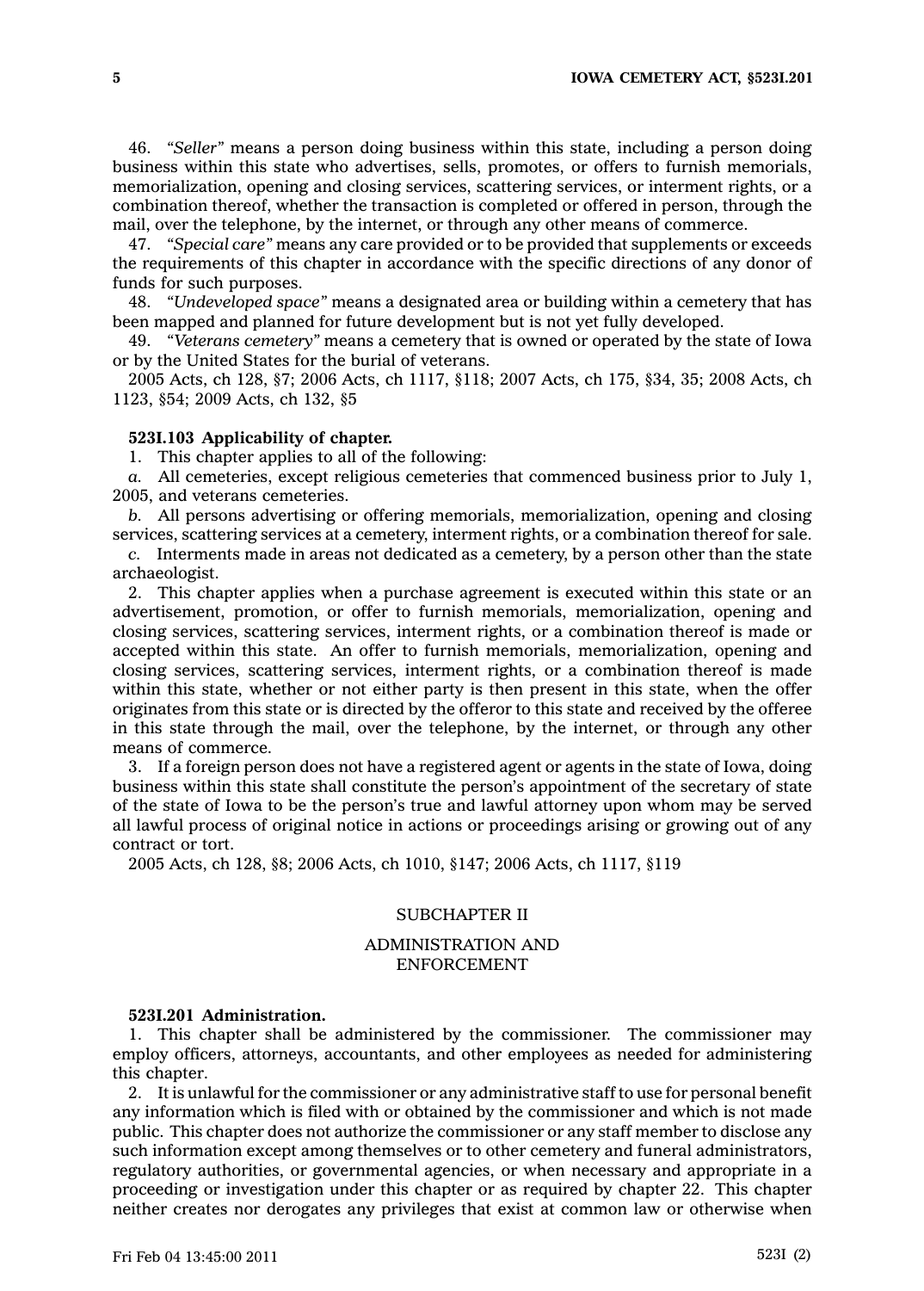documentary or other evidence is sought under <sup>a</sup> subpoena directed to the commissioner or any administrative staff.

3. The commissioner shall submit an annual report to the general assembly's standing committees on government oversight by October 1 of each year reporting on the administration of this chapter. The report shall set forth any recommendations for changes in the law that the commissioner deems necessary or desirable to prevent abuses or evasions of this chapter or rules implementing this chapter or to rectify undesirable conditions in connection with the administration of this chapter or rules implementing this chapter.

2005 Acts, ch 128, §9; 2006 Acts, ch 1030, §64; 2006 Acts, ch 1117, §120; 2007 Acts, ch 175, §36, 37; 2008 Acts, ch 1123, §55; 2009 Acts, ch 86, §6

#### **523I.202 Investigations and subpoenas.**

1. The commissioner may, for the purpose of discovering <sup>a</sup> violation of this chapter or implementing rules or orders issued under this chapter, do any of the following:

*a.* Make such public or private investigations within or outside of this state as the commissioner deems necessary to determine whether any person has violated or is about to violate this chapter, or implementing rules or orders issued under this chapter, or to aid in the enforcement of this chapter, or in the prescribing of rules and forms under this chapter.

*b.* Require or permit any person to file <sup>a</sup> statement in writing, under oath or otherwise as the commissioner or attorney general determines, as to all the facts and circumstances concerning the matter being investigated.

*c.* Notwithstanding chapter 22, keep confidential the information obtained in the course of an investigation. However, if the commissioner determines that it is necessary or appropriate in the public interest or for the protection of the public, the commissioner may share information with other administrators, regulatory authorities, or governmental agencies, or may publish information concerning <sup>a</sup> violation of this chapter, or implementing rules or orders issued under this chapter.

*d.* Investigate <sup>a</sup> cemetery and examine the books, accounts, papers, correspondence, memoranda, purchase agreements, files, or other documents or records of the cemetery.

*e.* Administer oaths and affirmations, subpoena witnesses, compel their attendance, take evidence, and require the production of any books, accounts, papers, correspondence, memoranda, purchase agreements, files, or other documents or records which the commissioner deems relevant or material to any investigation or proceeding under this chapter and implement rules, all of which may be enforced under chapter 17A.

*f.* Apply to the district court for an order requiring <sup>a</sup> person's appearance before the commissioner or attorney general, or <sup>a</sup> designee of either or both, in cases where the person has refused to obey <sup>a</sup> subpoena issued by the commissioner or attorney general. The person may also be required to produce documentary evidence germane to the subject of the investigation. Failure to obey <sup>a</sup> court order under this subsection constitutes contempt of court.

2. The commissioner may issue and bring an action in district court to enforce subpoenas within this state at the request of an agency or administrator of another state, if the activity constituting an alleged violation for which the information is sought would be <sup>a</sup> violation of this chapter had the activity occurred in this state.

2005 Acts, ch 128, §10

# **523I.203 Cease and desist orders — injunctions.**

If it appears to the commissioner that <sup>a</sup> person has engaged or is about to engage in an act or practice constituting <sup>a</sup> violation of this chapter, or implementing rules or orders issued under this chapter, the commissioner or the attorney general may do any of the following:

1. Issue <sup>a</sup> summary order directed to the person that requires the person to cease and desist from engaging in such an act or practice. A person may request <sup>a</sup> hearing within thirty days of issuance of the summary order. If <sup>a</sup> hearing is not timely requested, the summary order shall become final by operation of law. The order shall remain effective from the date of issuance until the date the order becomes final by operation of law or is overturned by <sup>a</sup>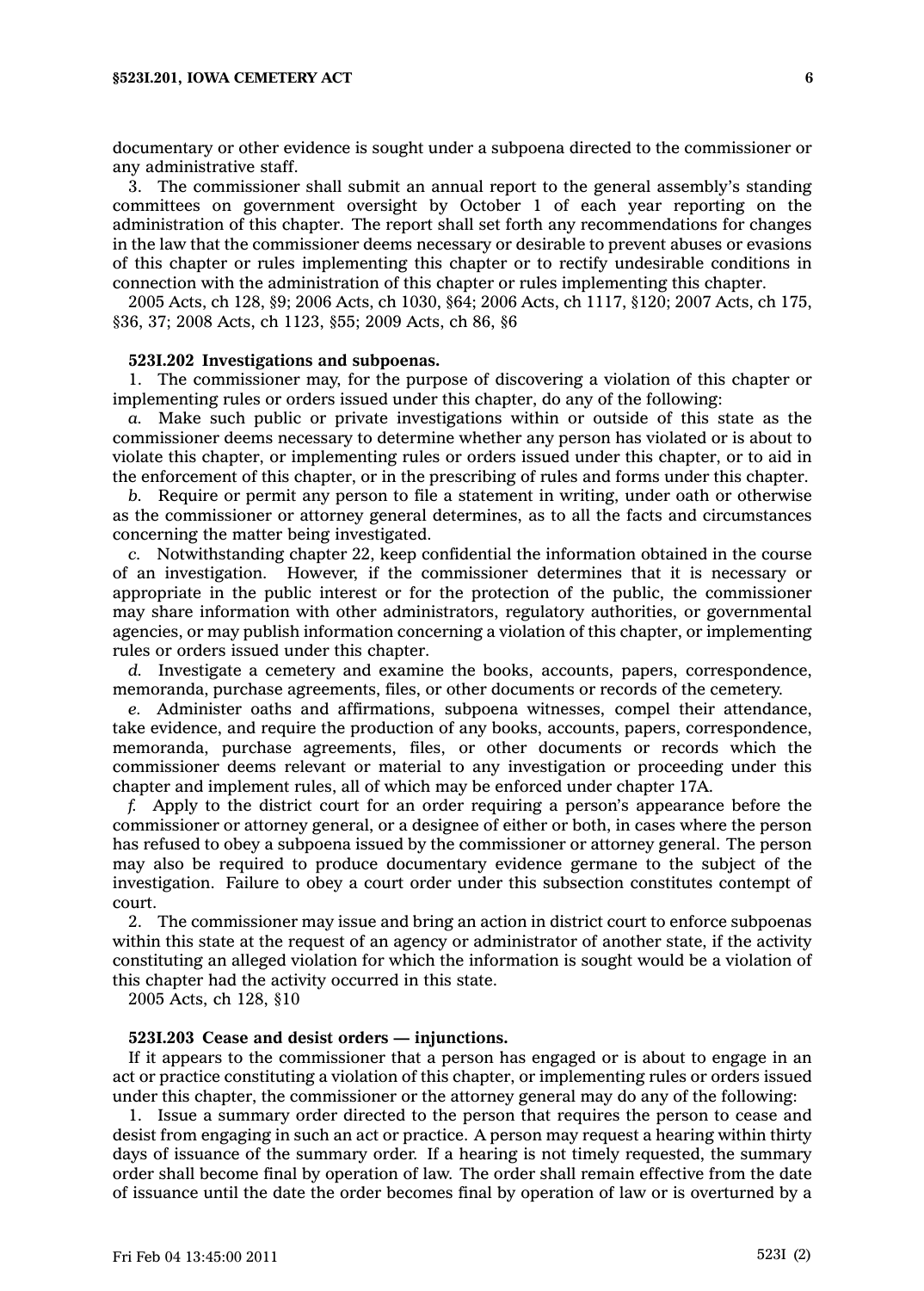presiding officer following <sup>a</sup> request for hearing. Section 17A.18A is inapplicable to summary cease and desist orders issued under this section.

2. Bring an action in the district court in any county of the state for an injunction to restrain <sup>a</sup> person subject to this chapter and any agents, employees, or associates of the person from engaging in conduct or practices deemed contrary to the public interest. In any proceeding for an injunction, the commissioner or attorney general may apply to the court for <sup>a</sup> subpoena to require the appearance of <sup>a</sup> defendant and the defendant's agents, employees, or associates and for the production of any books, accounts, papers, correspondence, memoranda, purchase agreements, files, or other documents or records germane to the hearing upon the petition for an injunction. Upon <sup>a</sup> proper showing, <sup>a</sup> permanent or temporary injunction, restraining order, or writ of mandamus shall be granted and <sup>a</sup> receiver may be appointed for the defendant or the defendant's assets. The commissioner or attorney general shall not be required to post <sup>a</sup> bond.

2005 Acts, ch 128, §11

#### **523I.204 Court action for failure to cooperate.**

1. If <sup>a</sup> person fails or refuses to file <sup>a</sup> statement or report or to produce any books, accounts, papers, correspondence, memoranda, purchase agreements, files, or other documents or records, or to obey <sup>a</sup> subpoena issued by the commissioner, the commissioner may refer the matter to the attorney general, who may apply to <sup>a</sup> district court to enforce compliance. The court may order any or all of the following:

*a.* Injunctive relief restricting or prohibiting the offer or sale of memorials, memorialization, opening and closing services, scattering services, interment rights, or <sup>a</sup> combination thereof.

*b.* Production of documents or records including but not limited to books, accounts, papers, correspondence, memoranda, purchase agreements, files, or other documents or records.

*c.* Such other relief as may be required.

2. A court order issued pursuant to subsection 1 is effective until the person files the statement or report or produces the documents requested, or obeys the subpoena.

2005 Acts, ch 128, §12

### **523I.205 Prosecution for violations of law — civil penalties.**

1. A violation of this chapter or rules adopted or orders issued under this chapter is <sup>a</sup> violation of section 714.16, subsection 2, paragraph *"a"*. The remedies and penalties provided by section 714.16, including but not limited to injunctive relief and penalties, apply to violations of this chapter.

2. If the commissioner believes that grounds exist for the criminal prosecution of persons subject to this chapter for violations of this chapter or any other law of this state, the commissioner may forward to the attorney general or the county attorney the grounds for the belief, including all evidence in the commissioner's possession, so that the attorney general or the county attorney may proceed with the matter as deemed appropriate. At the request of the attorney general, the county attorney shall appear and prosecute the action when brought in the county attorney's county.

3. A person who violates <sup>a</sup> provision of this chapter or rules adopted or orders issued under this chapter may be subject to civil penalties in addition to criminal penalties. The commissioner may impose, assess, and collect <sup>a</sup> civil penalty not exceeding ten thousand dollars for each violation. For the purposes of computing the amount of each civil penalty, each day of <sup>a</sup> continuing violation constitutes <sup>a</sup> separate violation. All civil penalties collected pursuant to this section shall be deposited as provided in section 505.7.

2005 Acts, ch 128, §13; 2009 Acts, ch 181, §101

[SP] For future repeal of 2009 amendment to subsection 3, effective July 1, 2011, see 2009 Acts, ch 179, §146

# **523I.206 Cooperation with other agencies.**

1. The commissioner may cooperate with any governmental law enforcement or regulatory agency to encourage uniform interpretation and administration of this chapter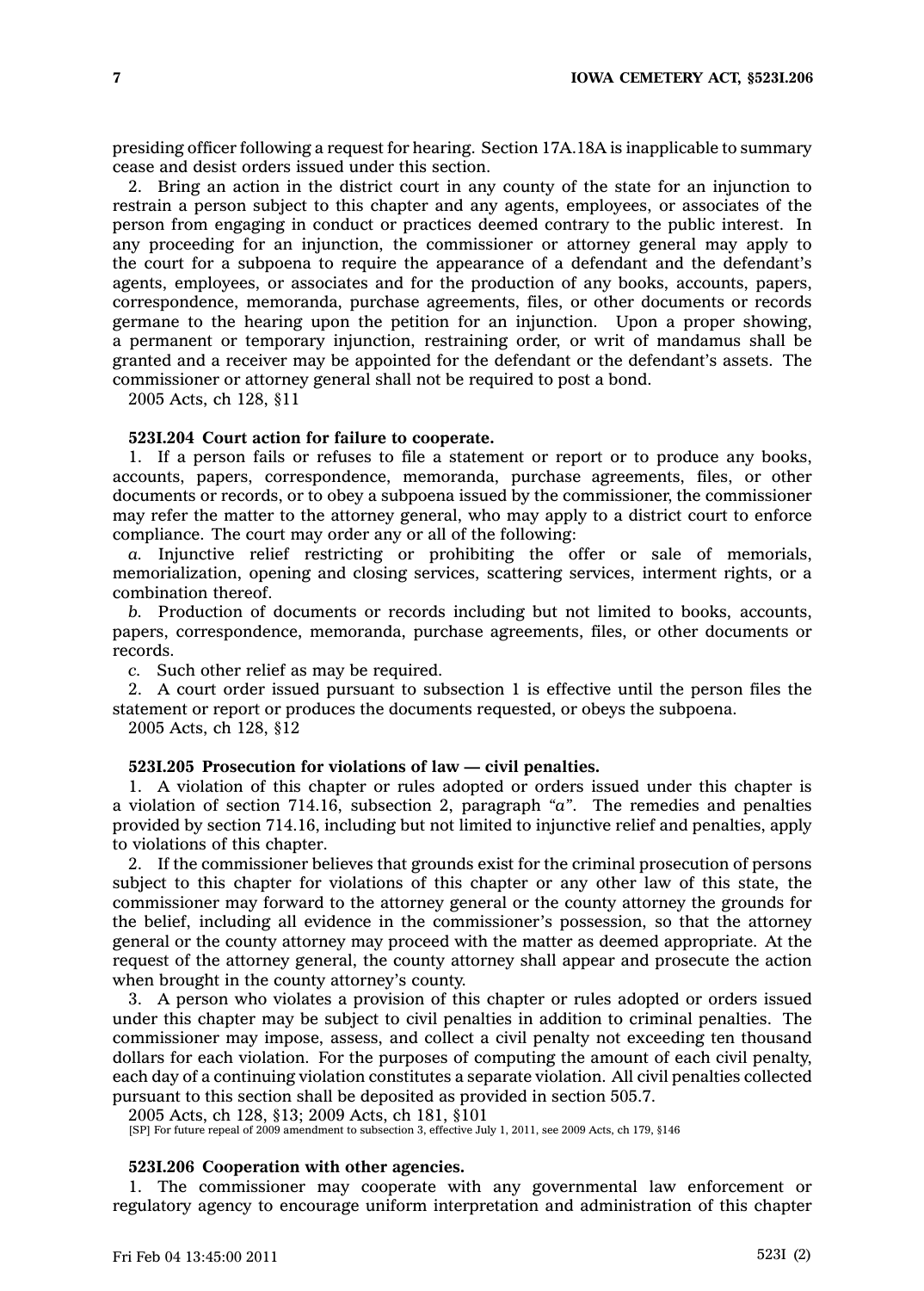and effective enforcement of this chapter and effective regulation of the sale of memorials, memorialization, and cemeteries.

- 2. Cooperation with other agencies may include but is not limited to:
- *a.* Making <sup>a</sup> joint examination or investigation.
- *b.* Holding <sup>a</sup> joint administrative hearing.
- *c.* Filing and prosecuting <sup>a</sup> joint civil or administrative proceeding.
- *d.* Sharing and exchanging personnel.
- *e.* Sharing and exchanging relevant information and documents.
- *f.* Formulating, in accordance with chapter 17A, rules or proposed rules on matters such as statements of policy, regulatory standards, guidelines, and interpretive opinions.
	- 2005 Acts, ch 128, §14

#### **523I.207 Rules, forms, and orders.**

1. Under chapter 17A, the commissioner may from time to time make, amend, and rescind such rules, forms, and orders as are necessary or appropriate for the protection of purchasers and the public and to administer the provisions of this chapter, its implementing rules, and orders issued under this chapter.

2. A rule, form, or order shall not be made, amended, or rescinded unless the commissioner finds that the action is necessary or appropriate to protect purchasers and the public and is consistent with the policies and provisions of this chapter, its implementing rules, and orders issued under this chapter.

3. A provision of this chapter imposing any liability does not apply to an act done or omitted in good faith in conformity with any rule, form, or order of the commissioner. 2005 Acts, ch 128, §15

# **523I.208 Date of filing — interpretive opinions.**

1. A document is filed when it is received by the commissioner.

2. Requests for interpretive opinions may be granted in the commissioner's discretion. 2005 Acts, ch 128, §16

# **523I.209 Misleading filings.**

It is unlawful for <sup>a</sup> person to make or cause to be made, in any document filed with the commissioner, or in any proceeding under this chapter, any statement of material fact which is, at the time and in the light of the circumstances under which it is made, false or misleading, or, in connection with such statement, to omit to state <sup>a</sup> material fact necessary in order to make the statements made, in the light of the circumstances under which they are made, not misleading.

2005 Acts, ch 128, §17

# **523I.210 Misrepresentations of government approval.**

It is unlawful for <sup>a</sup> seller under this chapter to represent or imply in any manner that the seller has been sponsored, recommended, or approved, or that the seller's abilities or qualifications have in any respect been passed upon by the commissioner.

2005 Acts, ch 128, §18

# **523I.211 Fraudulent practices.**

A person who commits any of the following acts commits <sup>a</sup> fraudulent practice which is punishable as provided in chapter 714:

1. Knowingly fails to comply with any requirement of this chapter.

2. Knowingly makes, causes to be made, or subscribes to <sup>a</sup> false statement or representation in <sup>a</sup> report or other document required under this chapter, or implementing rules or orders, or renders such <sup>a</sup> report or document misleading through the deliberate omission of information properly belonging in the report or document.

3. Conspires to defraud in connection with the sale of memorials, memorialization, opening and closing services, scattering services, interment rights, or <sup>a</sup> combination thereof under this chapter.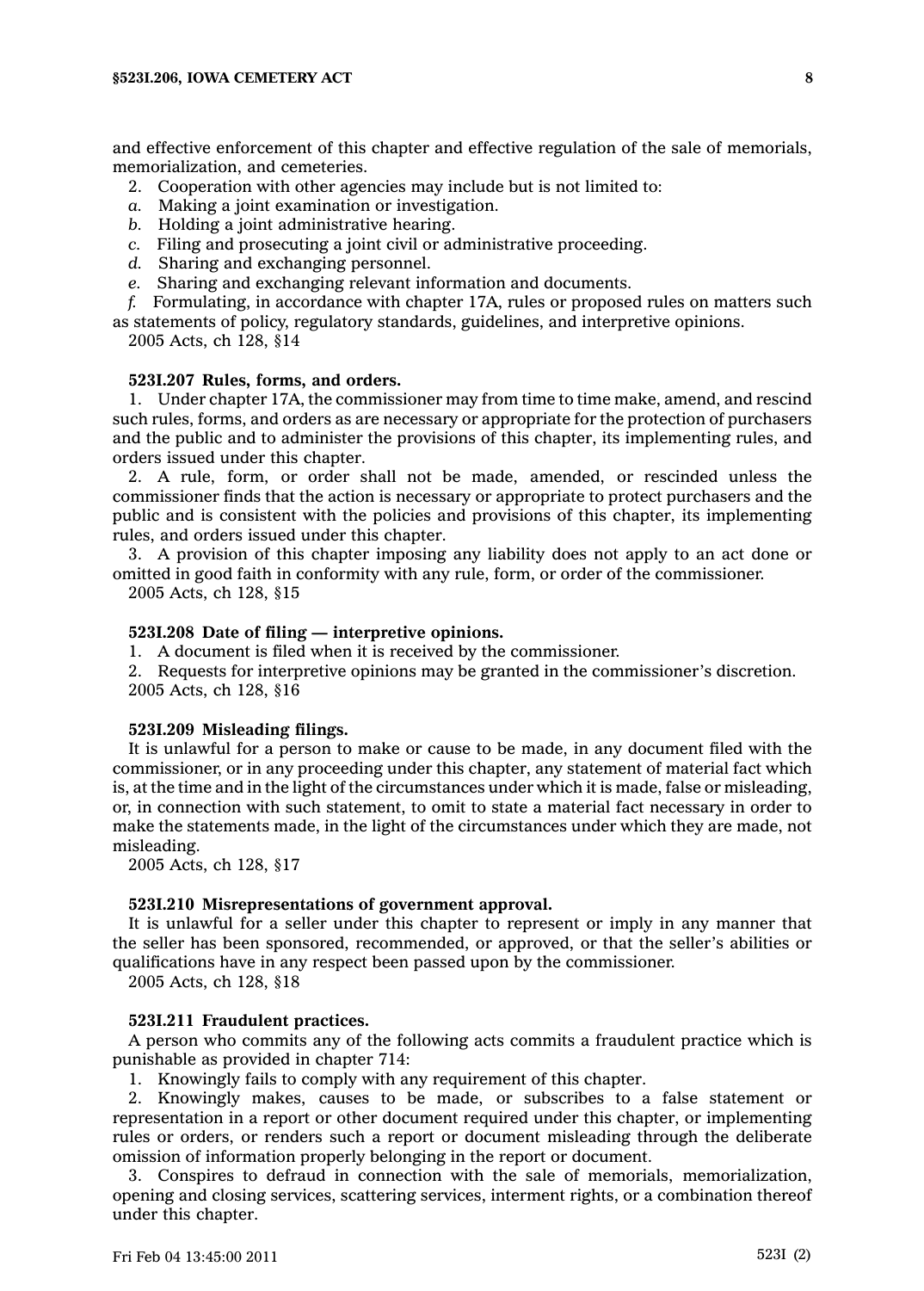4. Fails to deposit funds under this chapter or withdraws funds in <sup>a</sup> manner inconsistent with this chapter.

5. Knowingly sells memorials, memorialization, opening and closing services, scattering services, interment rights, or <sup>a</sup> combination thereof without the permits required under this chapter.

6. Deliberately misrepresents or omits <sup>a</sup> material fact relative to the sale of memorials, memorialization, opening and closing services, scattering services, interment rights, or <sup>a</sup> combination thereof.

2005 Acts, ch 128, §19

### **523I.212 Receiverships.**

1. The commissioner shall notify the attorney general of the potential need for establishment of <sup>a</sup> receivership if the commissioner finds that <sup>a</sup> cemetery subject to this chapter meets one or more of the following conditions:

*a.* Is insolvent.

*b.* Has utilized trust funds for personal or business purposes in <sup>a</sup> manner inconsistent with this chapter.

*c.* The amount held in trust in <sup>a</sup> maintenance fund or care fund is less than the amount required by this chapter.

*d.* A receivership has been established for <sup>a</sup> seller subject to chapter 523A who owns or operates <sup>a</sup> cemetery that is subject to this chapter.

2. The commissioner or attorney general may apply to the district court in any county of the state for the establishment of <sup>a</sup> receivership. Upon proof that any of the conditions described in this section have occurred, the court may grant <sup>a</sup> receivership. The commissioner may request that the insurance division be named as <sup>a</sup> receiver or that the court appoint <sup>a</sup> third party as <sup>a</sup> receiver. If the division is appointed as <sup>a</sup> receiver, the division shall not be subject to the requirements concerning an oath and surety bond contained in section 680.3.

3. In addition to the powers granted to receivers under chapter 680, <sup>a</sup> receiver appointed under this section shall be granted all powers necessary to locate and to temporarily preserve and protect perpetual care trust funds, consumer and business assets, interment records, records of consumer purchases of interment rights, and records of consumer purchases of funeral services and funeral or cemetery merchandise as defined in chapter 523A. The receiver shall also be granted such powers as are necessary in the course of the receivership to temporarily preserve and protect <sup>a</sup> cemetery or burial site and to temporarily restore or sustain cemetery operations, including interments, as operating funds or trust funds become available.

4. The commissioner may petition the court to terminate <sup>a</sup> receivership at any time and to enter such orders as are necessary to transfer the duty to preserve and protect the physical integrity of the cemetery or burial site, the interment records, and other records documenting consumer purchases of interment rights to the applicable governmental subdivision, as provided in section 523I.316, subsection 3. The court shall grant the petition if following the first one hundred twenty days of the receivership such duty to preserve and protect cannot be reasonably assumed by <sup>a</sup> private entity, association, or by other means.

2005 Acts, ch 128, §20; 2007 Acts, ch 175, §38 – 40

# **523I.213 Insurance division's enforcement fund.**

A special revenue fund in the state treasury, to be known as the insurance division's enforcement fund, is created under the authority of the commissioner. The commissioner shall allocate annually from the examination fees paid pursuant to section 523I.808, an amount not exceeding fifty thousand dollars, for deposit to the insurance division's enforcement fund. The moneys in the enforcement fund shall be retained in the fund. The moneys are appropriated and, subject to authorization by the commissioner, shall be used to pay examiners, examination expenses, investigative expenses, the expenses of consumer education, compliance, and education programs for filers and other regulated persons, and educational or compliance program materials, the expenses of <sup>a</sup> toll-free telephone line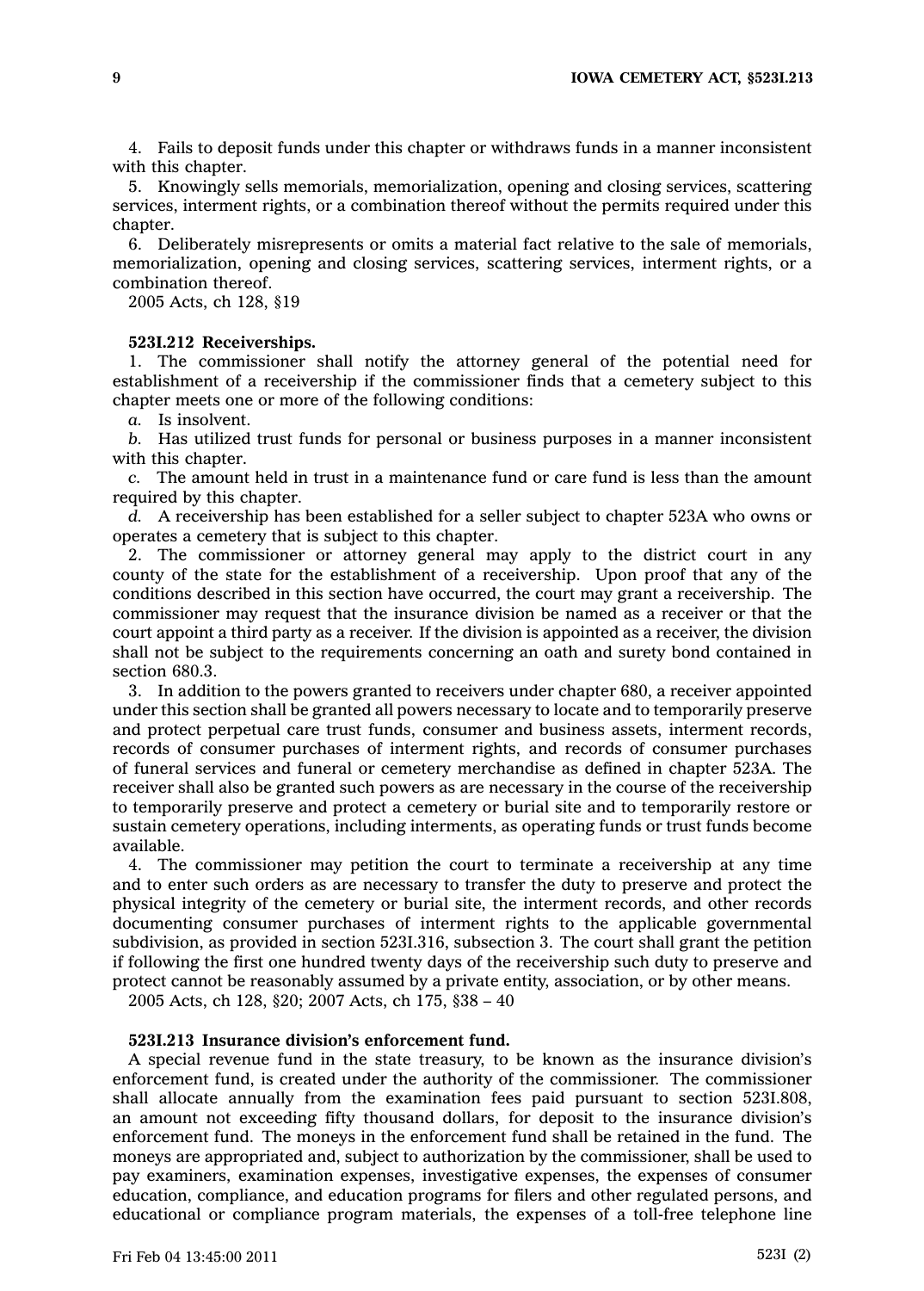for consumer complaints, and the expenses of receiverships of perpetual care cemeteries established under section 523I.212.

2005 Acts, ch 128, §21; 2007 Acts, ch 175, §41

# **523I.213A Examinations — authority and scope.**

1. The commissioner or the commissioner's designee may conduct an examination under this chapter of any cemetery as often as the commissioner deems appropriate. If <sup>a</sup> cemetery has <sup>a</sup> trust arrangement, the commissioner shall conduct an examination not less than once every three years.

2. A cemetery shall reimburse the division for the expense of conducting the examination unless the commissioner waives this requirement or the seller has previously provided to the commissioner <sup>a</sup> certified copy of an audit conducted by an independent certified public accountant verifying compliance with this chapter for each year in question and the examination conducted by the commissioner does not disclose that the seller has not complied with this chapter for the years in question. The expense of an examination involving multiple cemeteries or other persons shall be prorated among them upon any reasonable basis as determined by the commissioner.

3. For purposes of completing an examination pursuant to this chapter, the commissioner may examine or investigate any person, or the business of any person, if the examination or investigation is, in the sole discretion of the commissioner, necessary or material to the examination of the cemetery.

4. Upon determining that an examination should be conducted, the commissioner or the commissioner's designee may appoint one or more examiners to perform the examination and instruct them as to the scope of the examination.

5. A cemetery or person from whom information is sought, and its officers, directors, and agents shall provide to the examiners appointed under subsection 4, timely, convenient, and free access at their offices, at all reasonable hours, to all books, records, accounts, papers, documents, and all electronic or other recordings related to the property, assets, business, and affairs of the cemetery being examined and shall facilitate the examination as much as possible. If <sup>a</sup> cemetery, by its officers, directors, employees, or agents, refuses to submit to an examination as provided in this chapter, the commissioner shall immediately report the refusal to the attorney general, who shall then immediately apply to district court for the appointment of <sup>a</sup> receiver to administer the final affairs of the cemetery.

This section shall not be construed to limit the commissioner's authority to terminate or suspend any examination in order to pursue other legal or regulatory actions pursuant to this chapter. Findings of fact and conclusions made pursuant to an examination are deemed to be prima facie evidence in any legal or regulatory action.

7. Notwithstanding chapter 22, the commissioner shall not make information obtained in the course of an examination public, except when <sup>a</sup> duty under this chapter requires the commissioner to take action against <sup>a</sup> cemetery or to cooperate with another law enforcement agency, or when the commissioner is called as <sup>a</sup> witness in <sup>a</sup> civil or criminal proceeding.

2007 Acts, ch 175, §42; 2010 Acts, ch 1121, §29 [T] NEW subsection 7

#### **523I.213B Venue.**

All actions relating to the enforcement of this chapter shall be governed by the laws of the state of Iowa. Venue of any action relating to enforcement of this chapter may be in <sup>a</sup> court of competent jurisdiction in Polk county, at the discretion of the commissioner.

2007 Acts, ch 175, §43

#### **523I.214 Violations of law — referrals to the Iowa department of public health.**

If the commissioner discovers <sup>a</sup> violation of <sup>a</sup> provision of this chapter or any other state law or rule concerning the disposal or transportation of human remains, the commissioner shall forward all evidence in the possession of the commissioner concerning such <sup>a</sup> violation to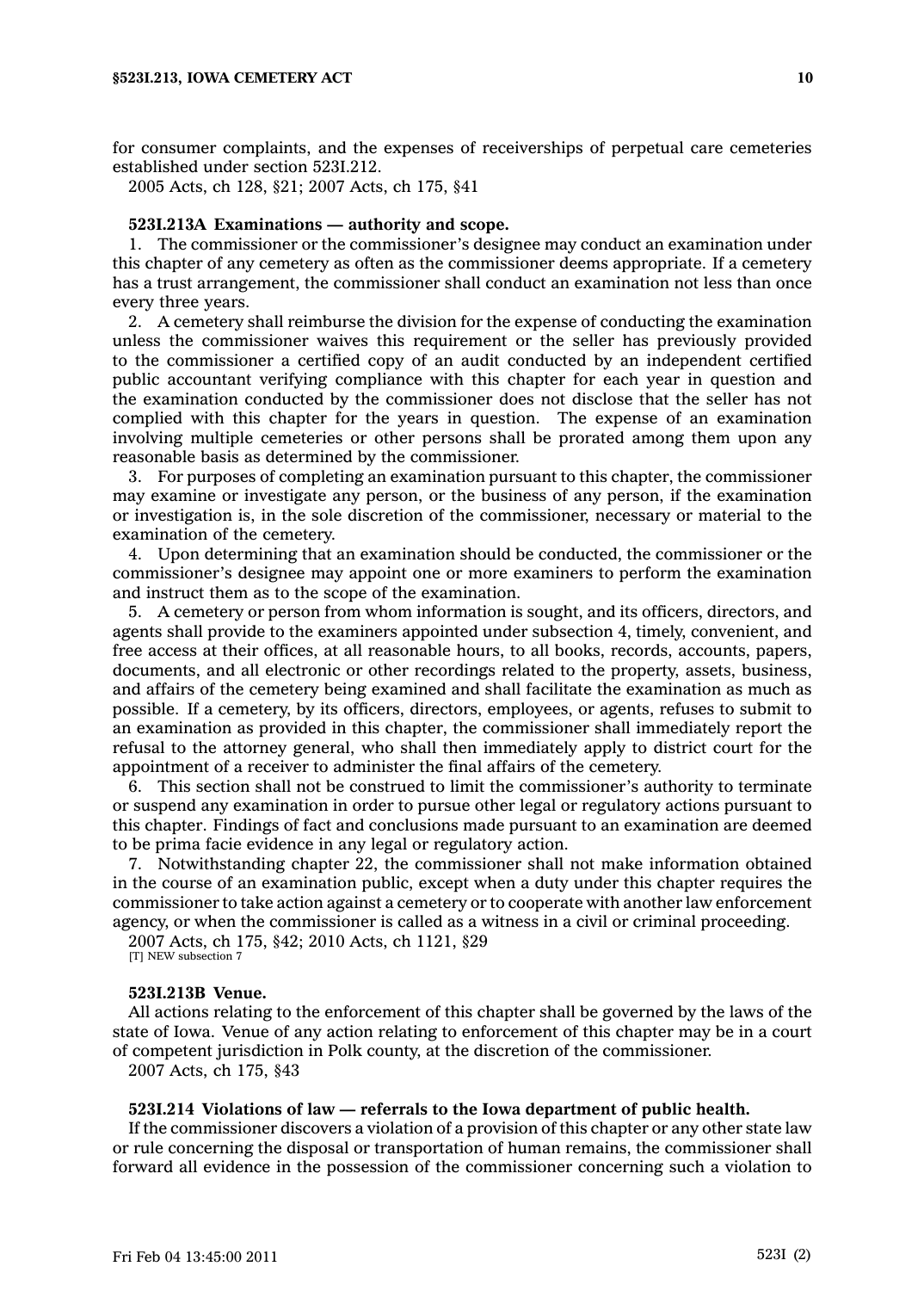the Iowa department of public health for such proceedings as the Iowa department of public health deems appropriate.

2005 Acts, ch 128, §22

# SUBCHAPTER III

# CEMETERY MANAGEMENT

### **523I.301 Disclosure requirements — prices and fees.**

1. A cemetery shall disclose, prior to the sale of interment rights, whether opening and closing of the interment space is included in the purchase of the interment rights. If opening and closing services are not included in the sale and the cemetery offers opening and closing services, the cemetery must disclose that the price for this service is subject to change and disclose the current prices for opening and closing services provided by the cemetery.

2. The cemetery shall fully disclose all fees required for interment, entombment, or inurnment of human remains.

3. A person owning interment rights may sell those rights to third parties. The cemetery shall fully disclose, in the cemetery's rules, any requirements necessary to transfer title of interment rights to <sup>a</sup> third party.

2005 Acts, ch 128, §23

# **523I.302 Installation of outer burial containers.**

A cemetery shall provide services necessary for the installation of outer burial containers or other similar merchandise sold by the cemetery. This section shall not require the cemetery to provide for opening and closing of interment or entombment space, unless an agreement executed by the cemetery expressly provides otherwise.

2005 Acts, ch 128, §24

#### **523I.303 Access by funeral directors.**

A cemetery shall not deny access to <sup>a</sup> licensed funeral director who is conducting funeral services or supervising the interment or disinterment of human remains.

2005 Acts, ch 128, §25

# **523I.304 Rulemaking and enforcement.**

1. A cemetery may adopt, amend, and enforce rules for the use, care, control, management, restriction, and protection of the cemetery, as necessary for the proper conduct of the business of the cemetery, including, but not limited to, the use, care, and transfer of any interment space or right of interment.

2. A cemetery may restrict and limit the use of all property within the cemetery by rules that do, but are not limited to doing, all of the following:

*a.* Prohibit the placement of memorials or memorialization, buildings, or other types of structures within any portion of the cemetery.

*b.* Regulate the uniformity, class, and kind of memorials and memorialization and structures within the cemetery.

*c.* Regulate the scattering or placement of cremated remains within the cemetery.

*d.* Prohibit or regulate the placement of nonhuman remains within the cemetery.

*e.* Prohibit or regulate the introduction or care of trees, shrubs, and other types of plants within the cemetery.

*f.* Regulate the right of third parties to open, prepare for interment, and close interment spaces.

*g.* Prohibit interment in any part of the cemetery not designated as an interment space.

*h.* Prevent the use of space for any purpose inconsistent with the use of the property as <sup>a</sup> cemetery.

3. A cemetery shall not adopt or enforce <sup>a</sup> rule that prohibits interment because of the race, color, or national origin of <sup>a</sup> decedent. A provision of <sup>a</sup> contract or <sup>a</sup> certificate of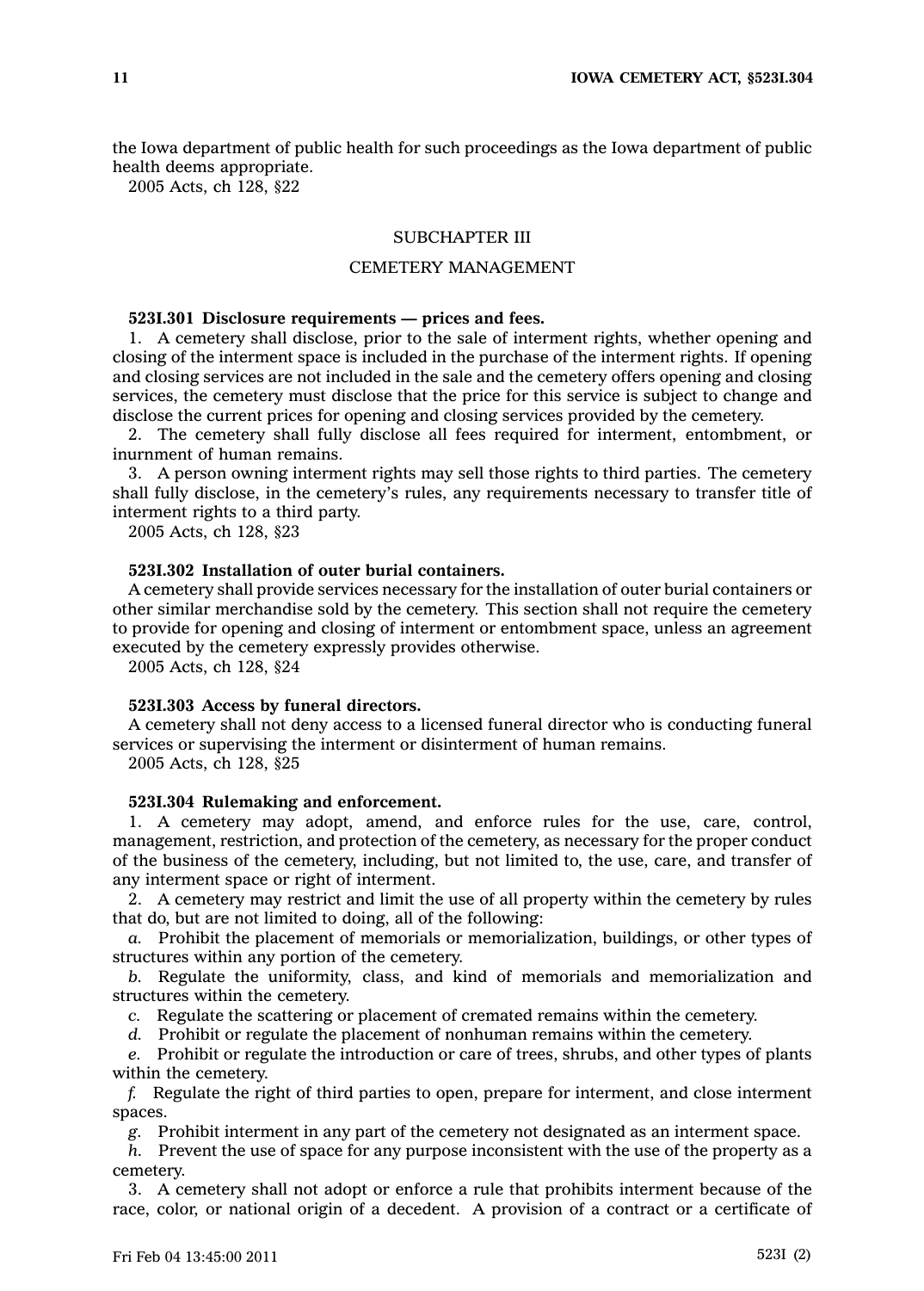ownership or other instrument conveying interment rights that prohibits interment in <sup>a</sup> cemetery because of the race, color, or national origin of <sup>a</sup> decedent is void.

4. A cemetery's rules shall be plainly printed or typewritten and maintained for inspection in the office of the cemetery or, if the cemetery does not have an office, in another suitable place within the cemetery. The cemetery's rules shall be provided to owners of interment spaces upon request.

5. A cemetery's rules shall specify the cemetery's obligations in the event that interment spaces, memorials, or memorialization are damaged or defaced by acts of vandalism. The rules may specify <sup>a</sup> multiyear restoration of an interment space, or <sup>a</sup> memorial or memorialization when the damage is extensive or when money available from the cemetery's trust fund is inadequate to complete repairs immediately. The owner of an interment space, or <sup>a</sup> memorial or memorialization that has been damaged or defaced shall be notified by the cemetery by restricted certified mail at the owner's last known address within sixty days of the discovery of the damage or defacement. The rules shall specify whether the owner is liable, in whole or in part, for the cost to repair or replace an interment space or <sup>a</sup> damaged or defaced memorial or memorialization.

6. The cemetery shall not approve any rule which unreasonably restricts competition, or which unreasonably increases the cost to the owner of interment rights in exercising these rights.

7. A cemetery owned and controlled by <sup>a</sup> governmental subdivision shall adopt and enforce <sup>a</sup> rule allowing any veteran who is <sup>a</sup> landowner or who lives within the governmental subdivision to purchase an interment space and to be interred within the cemetery. For the purposes of this section, *"veteran"* means the same as defined in section 35.1.

2005 Acts, ch 128, §26; 2007 Acts, ch 175, §44; 2009 Acts, ch 164, §5, 7 [T] 2009 amendment to subsection 7 takes effect July 1, 2010; 2009 Acts, ch 164, §7 [T] Subsection 7 amended

# **523I.305 Memorials and memorialization.**

1. *Authorization.* A cemetery is entitled to determine whether <sup>a</sup> person requesting installation of <sup>a</sup> memorial is authorized to do so, to the extent that this can be determined from the records of the cemetery, as is consistent with the cemetery's rules. The owner of an interment space or the owner's agent may authorize <sup>a</sup> memorial dealer or independent third party to perform all necessary work related to preparation and installation of <sup>a</sup> memorial.

2. *Conformity with cemetery rules.* A person selling <sup>a</sup> memorial shall review the rules of the cemetery where the memorial is to be installed to ensure that the memorial will comply with those rules prior to ordering or manufacturing the memorial.

3. *Specifications.* Upon request, <sup>a</sup> cemetery shall provide reasonable written specifications and instructions governing installation of memorials, which shall apply to all installations whether performed by the cemetery or another person. The written specifications shall include provisions governing hours of installation or any other relevant administrative requirements of the cemetery. A copy of these specifications and instructions shall be provided upon request, without charge, to the owner of the interment space, next of kin, or <sup>a</sup> personal representative or agent of the owner, including the person installing the memorial. The person installing the memorial shall comply with the cemetery's written installation specifications and instructions. In order to verify that <sup>a</sup> memorial is installed on the proper interment space in accordance with cemetery rules and regulations, the cemetery shall mark the place on the interment space where the memorial is to be installed and shall inspect the installation when completed. This subsection shall not be construed to require that <sup>a</sup> cemetery lay out or engineer an interment space for the installation of <sup>a</sup> memorial. A cemetery shall not adopt or enforce any rule prohibiting the installation of <sup>a</sup> memorial by <sup>a</sup> memorial dealer or independent third party, unless the rule is applicable to all memorials from whatever source obtained and enforced uniformly for all memorials installed in the cemetery.

4. *Written notice.* A memorial dealer or independent third party shall provide the cemetery with at least seven business days' prior written notice of intent to install <sup>a</sup> memorial at the cemetery, or such lesser notice as the cemetery deems acceptable. The notice shall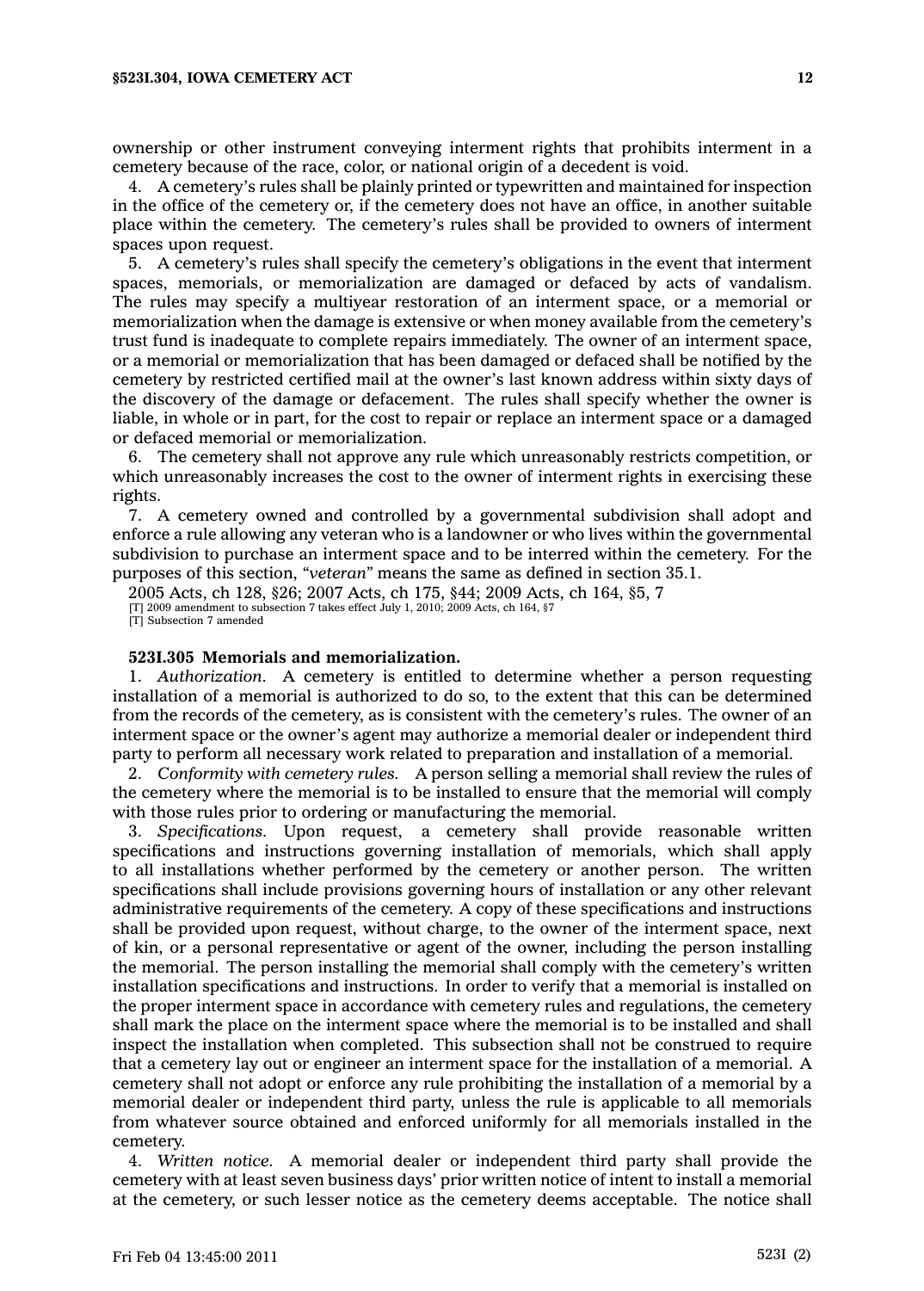contain the full name, address, and relationship of the memorial's purchaser to the person interred in the interment space or the owner of the interment space, if different. The notice shall also contain the color, type, and size of the memorial, the material, the inscription, and the full name and interment date of the person interred in the interment space.

5. *Preparation and installation.*

*a.* A person installing <sup>a</sup> memorial shall be responsible to the cemetery for any damage caused to the cemetery grounds, including roadways, other than normal use during installation of the memorial.

*b.* Installation work shall cease during any nearby funeral procession or committal service.

*c.* Installation work shall be done during the cemetery's normal weekday hours or at such other times as may be arranged with the cemetery.

*d.* A memorial must comply with the cemetery's rules. In the event of noncompliance, the person installing <sup>a</sup> memorial is responsible for removal of the memorial and shall pay any reasonable expenses incurred by the cemetery in connection with the memorial's removal.

*e.* The cemetery shall, without charge, provide information as described on the cemetery's map or plat necessary to locate the place where <sup>a</sup> memorial is to be installed and any other essential information the person installing the memorial needs to locate the proper interment space.

*f.* A person installing <sup>a</sup> memorial shall follow the cemetery's instructions regarding the positioning of the memorial.

*g.* During the excavation, all sod and dirt shall be carefully removed with no sod or dirt left on the interment space except the amount needed to fill the space between the memorial and the adjacent lawn.

*h.* A person installing <sup>a</sup> memorial shall carefully fill in any areas around the memorial with topsoil or sand, in accordance with the cemetery's written instructions.

*i.* A person installing <sup>a</sup> memorial shall remove all equipment and any debris which has accumulated during installation of the memorial.

*j.* A person installing <sup>a</sup> memorial shall check to see if any adjacent memorials have become soiled or dirty during installation of the memorial and, if so, clean the adjacent memorials.

*k.* If the person who is installing <sup>a</sup> memorial damages any cemetery property, the person shall notify the cemetery immediately. The person installing the memorial shall then repair the damage as soon as possible, upon approval by the cemetery. The cemetery may require <sup>a</sup> person installing <sup>a</sup> memorial to provide current proof of workers' compensation insurance as required by state law and current proof of liability insurance, sufficient to indemnify the cemetery against claims resulting from installation of the memorial. Proof of liability insurance in an amount of one million dollars or more shall preclude the cemetery from requiring <sup>a</sup> person installing <sup>a</sup> memorial to obtain <sup>a</sup> performance bond.

*l.* If <sup>a</sup> cemetery has an office, <sup>a</sup> person installing <sup>a</sup> memorial shall immediately leave notice at the cemetery office when the memorial has been installed and all work related to the installation is complete.

6. *Inspection.* A cemetery may inspect the installation site of <sup>a</sup> memorial at any time. If the cemetery determines that cemetery rules are not being followed during the installation, the cemetery may order the installation to stop until the infraction is corrected. The cemetery shall provide written notice to the installer as soon as possible if the cemetery believes that any of the following have occurred:

*a.* The memorial has not been installed correctly.

*b.* The person installing the memorial has damaged property at the cemetery.

*c.* Other cemetery requirements for installation have not been met, such as removal of debris or equipment.

7. *Location and service charge.* A cemetery may charge <sup>a</sup> reasonable service charge for allowing the installation of <sup>a</sup> memorial purchased or obtained from and installed by <sup>a</sup> person other than the cemetery or its agents. This service charge shall be based on the cemetery's actual labor costs, including fringe benefits, of those employees whose normal duty is to inspect the installation of memorials, in accordance with generally accepted accounting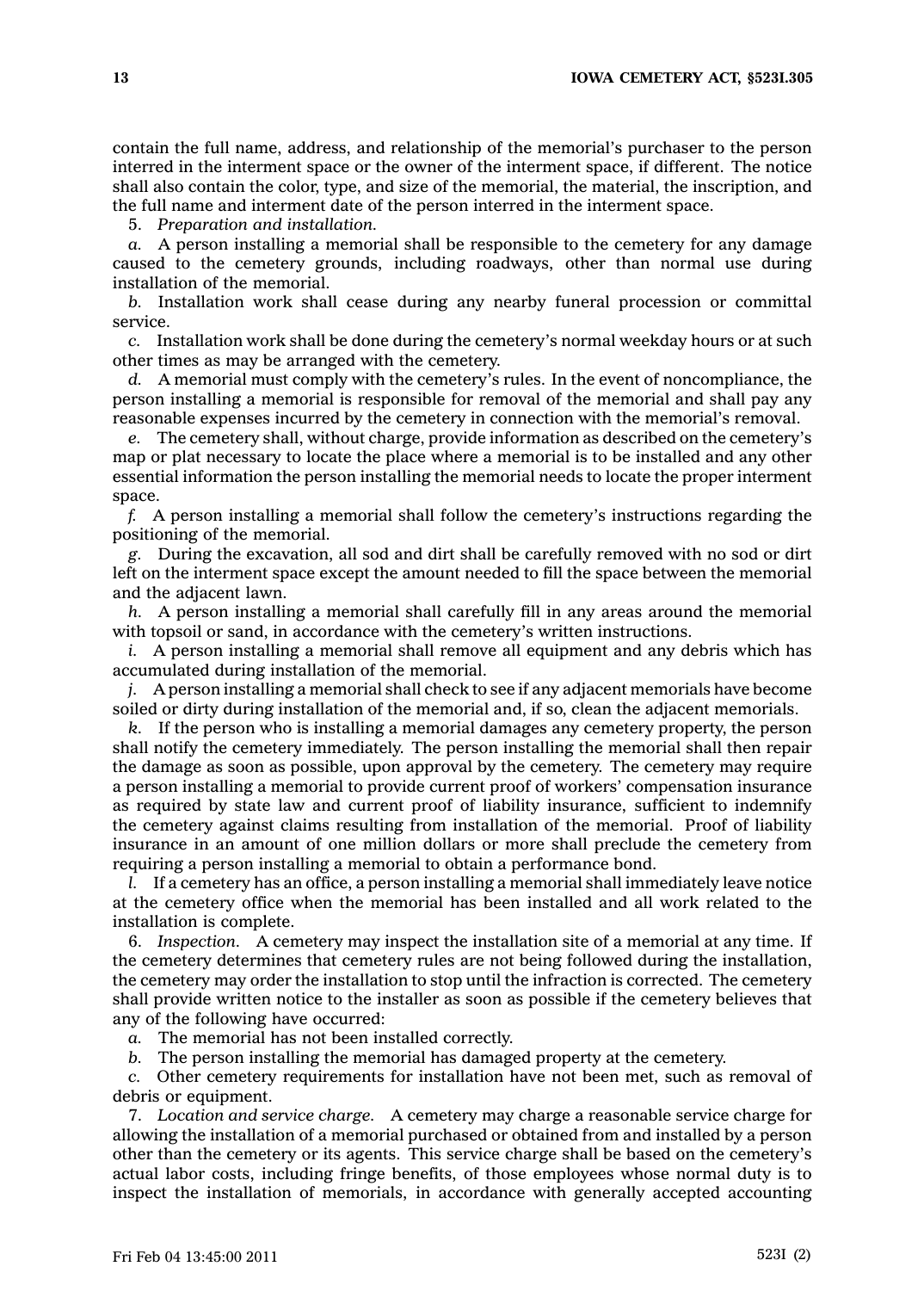practices. General administrative and overhead costs and any other functions not related to actual inspection time shall be excluded from the service charge.

8. *Faulty installation.* If <sup>a</sup> memorial sinks, tilts, or becomes misaligned within twelve months of its installation and the cemetery believes the cause is faulty installation, the cemetery shall notify the person who installed the memorial in writing and the person who installed the memorial shall be responsible to correct the damage, unless the damage is caused by inadequate written specifications and instructions from the cemetery or acts of the cemetery and its agents or employees, including but not limited to running <sup>a</sup> backhoe over the memorial, carrying <sup>a</sup> vault or other heavy equipment over the memorial, or opening or closing an interment space adjacent to the memorial.

9. *Perpetual care.* A cemetery may require contributions from the purchaser of <sup>a</sup> memorial for perpetual care, if <sup>a</sup> perpetual care fund deposit is uniformly charged on every memorial installed in the cemetery.

2005 Acts, ch 128, §27; 2007 Acts, ch 175, §45

#### **523I.306 Commission or bonus unlawful.**

It shall be unlawful for any organization subject to the provisions of this chapter to pay or offer to pay to, or for any person, firm, or corporation to receive directly or indirectly, <sup>a</sup> commission or bonus or rebate or other thing of value, for or in connection with the sale of any interment space, lot, or part thereof, in any cemetery. The provisions of this section shall not apply to <sup>a</sup> person regularly employed and supervised by such organization or to <sup>a</sup> person, firm, corporation, or other entity licensed under chapter 523A that contracts with the cemetery to sell interment spaces or lots. The conduct of any person, firm, corporation, or other entity described in this section is the direct responsibility of the cemetery.

2005 Acts, ch 128, §28

### **523I.307 Discrimination prohibited.**

It shall be unlawful for any organization subject to the provisions of this chapter to deny the privilege of interment of the remains of any deceased person in any cemetery solely because of the race, color, or national origin of such deceased person. Any contract, agreement, deed, covenant, restriction, or charter provision at any time entered into, or bylaw, rule, or regulation adopted or put in force, either subsequent or prior to July 4, 1953, authorizing, permitting, or requiring any organization subject to the provisions of this chapter to deny such privilege of interment because of race, color, or national origin of such deceased person is hereby declared to be null and void and in conflict with the public policy of this state. An organization subject to the provisions of this chapter or any director, officer, agent, employee, or trustee thereof, shall not be liable for damages or other relief, or be subjected to any action in any court of competent jurisdiction for refusing to commit any act unlawful under this chapter.

2005 Acts, ch 128, §29

#### **523I.308 Speculation prohibited.**

A cemetery or any person representing <sup>a</sup> cemetery in <sup>a</sup> sales capacity shall not advertise or represent, in connection with the sale or attempted sale of any interment space, that the same is or will be <sup>a</sup> desirable speculative investment for resale purposes.

2005 Acts, ch 128, §30

[P] Similar provision, see §523I.802

#### **523I.309 Interment, relocation, or disinterment of remains.**

1. A person authorized to control the deceased person's remains under section 144C.5 shall have the right to control the interment, relocation, or disinterment of <sup>a</sup> decedent's remains within or from <sup>a</sup> cemetery.

2. A person who represents that the person knows the identity of <sup>a</sup> decedent and, in order to procure the interment, relocation, or disinterment of the decedent's remains, signs an order or statement, other than <sup>a</sup> death certificate, that warrants the identity of the decedent is liable for all damages that result, directly or indirectly, from that representation.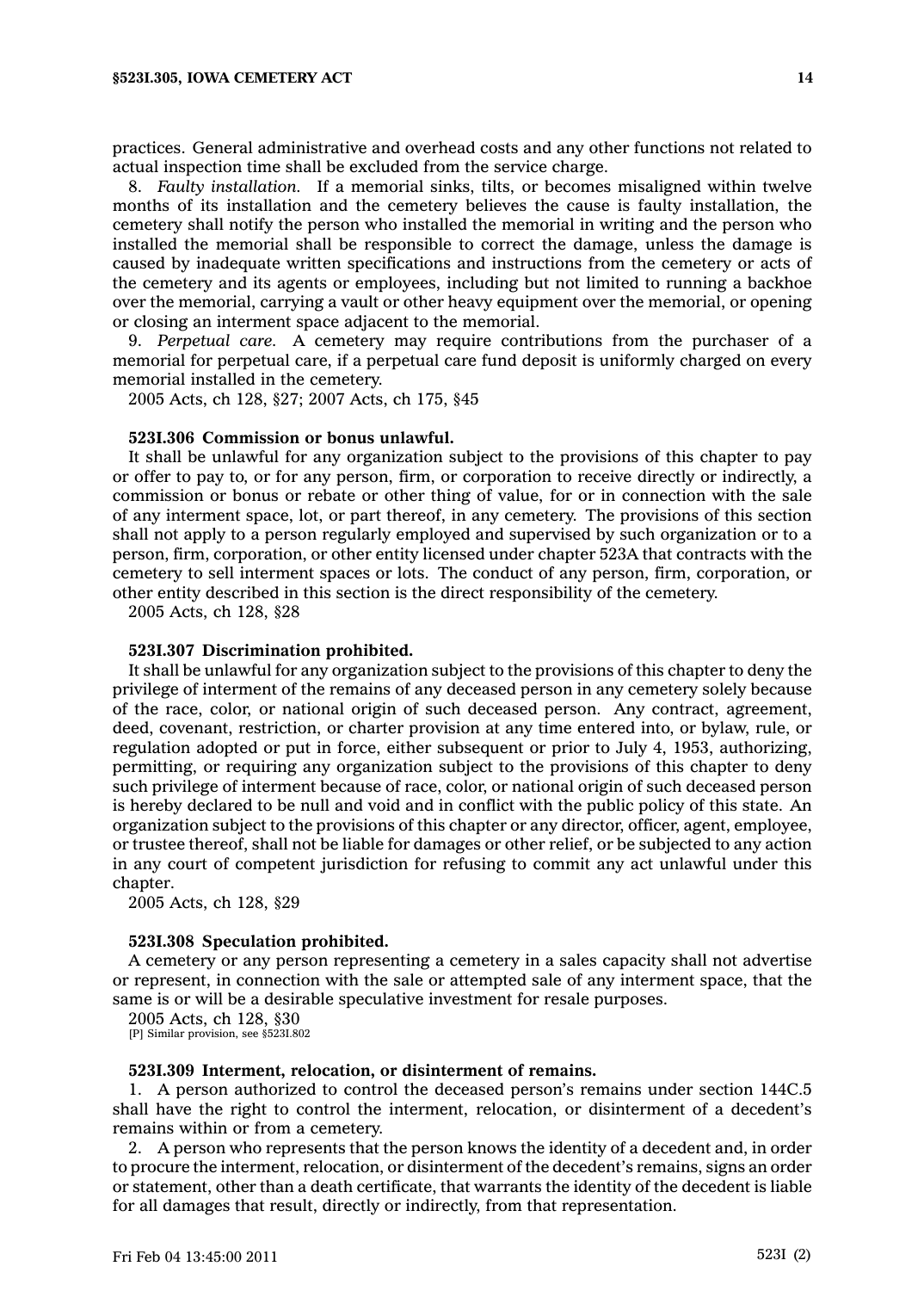3. In the event of <sup>a</sup> dispute concerning the right to control the interment, relocation, or disinterment of <sup>a</sup> decedent's remains, the dispute may be resolved by <sup>a</sup> court of competent jurisdiction. A cemetery or entity maintaining <sup>a</sup> columbarium shall not be liable for refusing to accept the decedent's remains, relocate or disinter, inter or otherwise dispose of the decedent's remains, until the cemetery or entity maintaining <sup>a</sup> columbarium receives <sup>a</sup> court order or other suitable confirmation that the dispute has been resolved or settled.

4. *a.* If good cause exists to relocate or disinter remains interred in <sup>a</sup> cemetery, the remains may be removed from the cemetery pursuant to <sup>a</sup> disinterment permit as required under section 144.34, with the written consent of the cemetery, the current interment rights owner, and the person entitled to control the interment, relocation, or disinterment of the decedent's remains under section 144C.5.

*b.* If the consent required pursuant to paragraph *"a"* is not refused but cannot otherwise be obtained, the remains may be relocated or disinterred by permission of the district court of the county in which the cemetery is located upon <sup>a</sup> finding by the court that clear and convincing evidence of good cause exists to relocate or disinter the remains. Before the date of application to the court for permission to relocate or disinter remains under this subsection, notice must be given to the cemetery in which the remains are interred, each person whose consent is required for relocation or disinterment of the remains under paragraph *"a"*, and any other person that the court requires to be served.

*c.* For the purposes of this subsection, personal notice must be given not later than the eleventh day before the date of hearing on an application to the court for permission to relocate or disinter the remains, or notice by certified mail or restricted certified mail must be given not later than the sixteenth day before the date of hearing.

*d.* This subsection does not apply to the removal of remains from one interment space to another interment space in the same cemetery to correct an error, or relocation of the remains by the cemetery from an interment space for which the purchase price is past due and unpaid, to another suitable interment space.

5. A person who removes remains from <sup>a</sup> cemetery shall keep <sup>a</sup> record of the removal, and provide <sup>a</sup> copy to the cemetery, that includes all of the following:

*a.* The date the remains are removed.

*b.* The name of the decedent and age at death if those facts can be conveniently obtained.

*c.* The place to which the remains are removed.

*d.* The name of the cemetery and the location of the interment space from which the remains are removed.

6. A cemetery may disinter and relocate remains interred in the cemetery for the purpose of correcting an error made by the cemetery after obtaining <sup>a</sup> disinterment permit as required by section 144.34. The cemetery shall provide written notice describing the error to the commissioner and to the person who has the right to control the interment, relocation, or disinterment of the remains erroneously interred, by restricted certified mail at the person's last known address and sixty days prior to the disinterment. The notice shall include the location where the disinterment will occur and the location of the new interment space. A cemetery is not civilly or criminally liable for an erroneously made interment that is corrected in compliance with this subsection unless the error was the result of gross negligence or intentional misconduct.

7. Relocations and disinterments of human remains shall be done in compliance with sections 144.32 and 144.34. Relocations of human remains held in <sup>a</sup> columbarium shall be in compliance with the laws regulating the entity maintaining the columbarium.

2005 Acts, ch 128, §31; 2006 Acts, ch 1117, §121; 2008 Acts, ch 1051, §21, 22

### **523I.310 Sale of interment rights.**

1. For sales or transfers of interment rights made on or after July 1, 2005, <sup>a</sup> cemetery shall issue <sup>a</sup> certificate of interment rights or other instrument evidencing the conveyance of exclusive rights of interment upon payment in full of the purchase price.

2. The interment rights in an interment space that is conveyed by <sup>a</sup> certificate of ownership or other instrument shall not be divided without the consent of the cemetery.

3. A conveyance of exclusive rights of interment shall be filed and recorded in the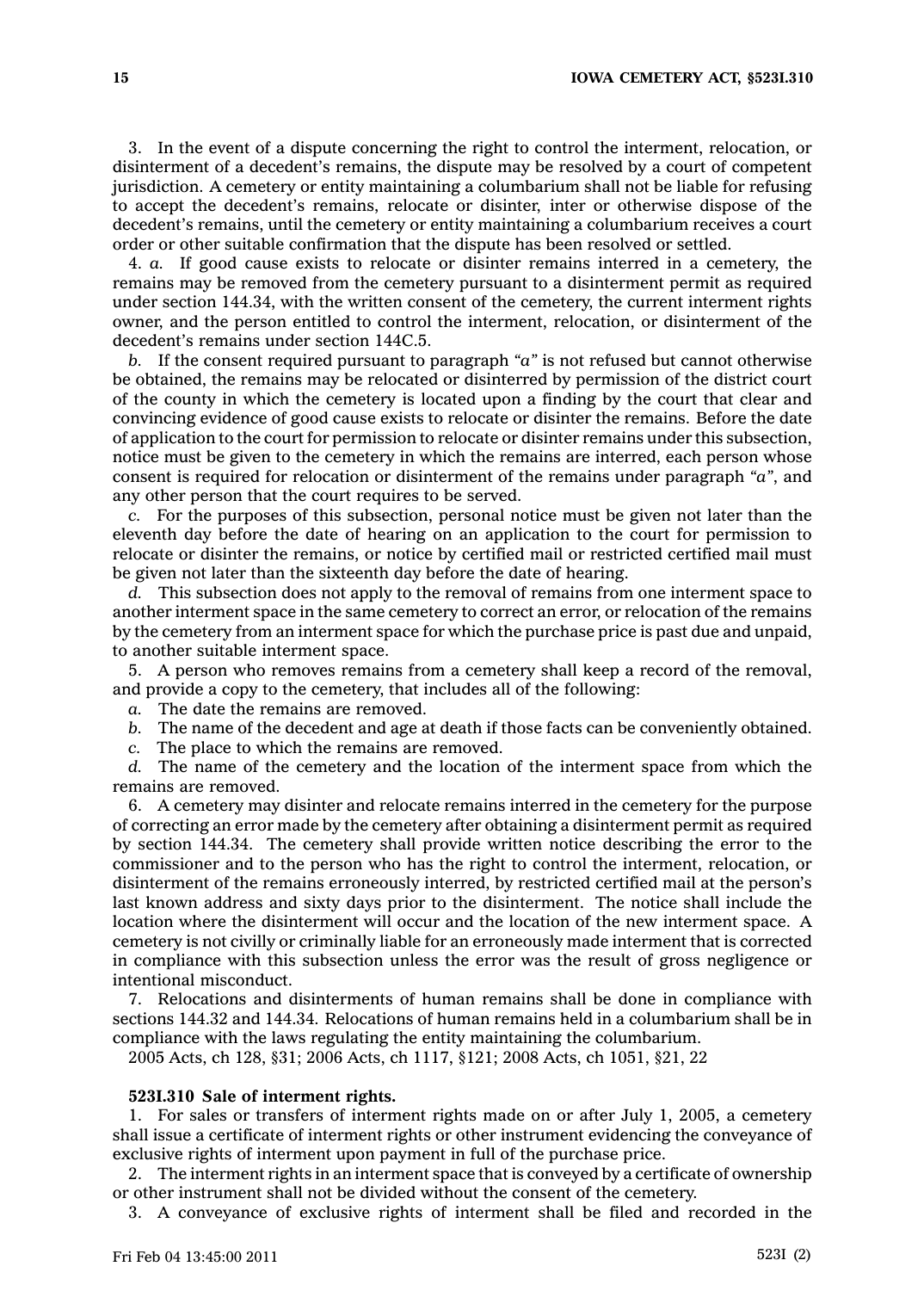cemetery office. Any transfer of the ownership of interment rights shall be filed and recorded in the cemetery office. The cemetery may charge <sup>a</sup> reasonable recording fee to record the transfer of interment rights.

2005 Acts, ch 128, §32

### **523I.311 Records of interment rights and interment.**

1. For sales or transfers of interment rights made on or after July 1, 2005, <sup>a</sup> cemetery shall keep complete records identifying the owners of all interment rights sold by the cemetery and historical information regarding any transfers of ownership. The records shall include all of the following:

*a.* The name and last known address of each owner or previous owner of interment rights.

*b.* The date of each purchase or transfer of interment rights.

*c.* A unique numeric or alphanumeric identifier that identifies the location of each interment space sold by the cemetery.

2. For interments made on or after July 1, 2005, <sup>a</sup> cemetery shall keep <sup>a</sup> record of each interment in <sup>a</sup> cemetery. The records shall include all of the following:

*a.* The date the remains are interred.

*b.* The name, date of birth, and date of death of the decedent interred, if those facts can be conveniently obtained.

*c.* A unique numeric or alphanumeric identifier that identifies the location of the interment space where the remains are interred.

2005 Acts, ch 128, §33

### **523I.312 Disclosure requirements — interment agreements.**

1. Each nonperpetual care cemetery shall have printed or stamped at the head of all of its contracts, deeds, statements, letterheads, and advertising material, the legend: "This is <sup>a</sup> nonperpetual care cemetery", and shall not sell any lot or interment space in the cemetery unless the purchaser of the interment space is informed that the cemetery is <sup>a</sup> nonperpetual care cemetery.

2. An agreement for interment rights under this chapter shall be written in clear, understandable language and do all of the following:

*a.* Identify the seller and purchaser.

*b.* Identify the salesperson.

*c.* Specify the interment rights to be provided and the cost of each item.

*d.* State clearly the conditions on which substitution will be allowed.

*e.* Set forth the total purchase price and the terms under which it is to be paid.

*f.* State clearly whether the agreement is revocable or irrevocable, and if revocable, which parties have the authority to revoke the agreement.

*g.* State the amount or percentage of money to be placed in the cemetery's care or maintenance fund.

*h.* If the cemetery has <sup>a</sup> care fund, set forth an explanation that the care fund is an irrevocable trust, that deposits cannot be withdrawn even in the event of cancellation, and that the trust's income shall be used by the cemetery for its care.

*i.* Set forth an explanation of any fees or expenses that may be charged.

*j.* Set forth an explanation of whether amounts for perpetual care will be deposited in trust upon payment in full or on an allocable basis as payments are made.

*k.* Set forth an explanation of whether initial payments on agreements for multiple items of funeral and cemetery merchandise or services, or both, will be allocated first to the purchase of an interment space. If such an allocation is to be made, the agreement shall provide for the immediate transfer of such interment rights upon payment in full and prominently state that any applicable trust deposits under chapter 523A will not be made until the cemetery has received payment in full for the interment rights. The transfer of an undeveloped interment space may be deferred until the interment space is ready for interment.

*l.* If the transfer of an undeveloped interment space will be deferred until the interment space is ready for interment as permitted in paragraph *"k"*, the agreement shall provide for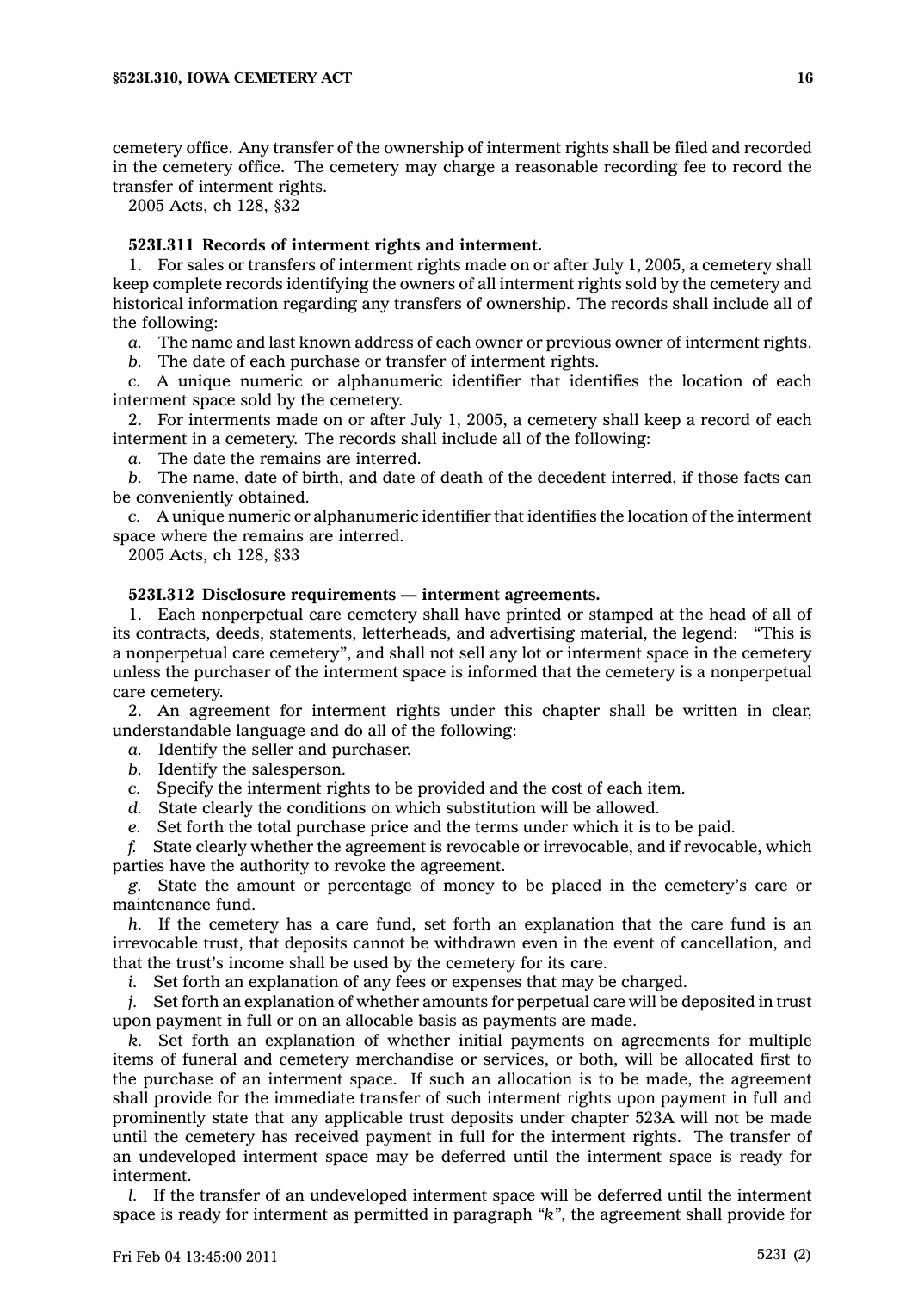some form of written acknowledgement upon payment in full, specify <sup>a</sup> reasonable time period for development of the interment space, describe what happens in the event of <sup>a</sup> death prior to development of the interment space, and provide for the immediate transfer of the interment rights when development of the interment space is complete.

*m.* Specify the purchaser's right to cancel and the damages payable for cancellation, if any.

*n.* Include an explanation of regulatory oversight by the insurance division in twelve point boldface type, in substantially the following language:

THIS AGREEMENT IS SUBJECT TO RULES ADMINISTERED BY THE IOWA INSURANCE DIVISION. YOU MAY CALL THE INSURANCE DIVISION WITH INQUIRIES OR COMPLAINTS AT (515)281–5705. WRITTEN INQUIRIES OR COMPLAINTS SHOULD BE MAILED TO: IOWA SECURITIES AND REGULATED INDUSTRIES BUREAU, 330 MAPLE STREET, DES MOINES, IOWA 50319.

2005 Acts, ch 128, §34; 2006 Acts, ch 1117, §122; 2010 Acts, ch 1121, §30 [T] Subsection 2, paragraph n amended

### **523I.313 New cemeteries and gardens and cemetery registry.**

1. A person that dedicates property for <sup>a</sup> new cemetery on or after July 1, 2005, and <sup>a</sup> cemetery that dedicates an additional garden on or after July 1, 2005, shall:

*a.* In the case of land, survey and subdivide the property into gardens with descriptive names or numbers and make <sup>a</sup> map or plat of the cemetery or garden.

*b.* In the case of <sup>a</sup> mausoleum or <sup>a</sup> columbarium, make <sup>a</sup> map or plat of the property delineating sections or other divisions with descriptive names and numbers.

*c.* File the map or plat with the commissioner, including <sup>a</sup> written certificate or declaration of dedication of the property delineated by the map or plat, dedicating the property for cemetery purposes.

2. A map or plat and <sup>a</sup> certificate or declaration of dedication that is filed pursuant to this section dedicates the property for cemetery purposes and constitutes constructive notice of that dedication.

3. The commissioner shall maintain <sup>a</sup> registry of perpetual care and nonperpetual care cemeteries, to the extent that information is available. A cemetery selling interment rights on or after July 1, 2005, shall file <sup>a</sup> written notice with the commissioner that includes the legal description of the property with boundary lines of the land, the name of the cemetery, the status of the cemetery as either perpetual care or nonperpetual care, the status of the cemetery as either religious or nonreligious, and the cemetery's ownership in <sup>a</sup> form approved by the commissioner. A cemetery shall notify the commissioner of any changes in this information within sixty days of the change.

2005 Acts, ch 128, §35

### **523I.314 New construction.**

1. A person shall not offer to sell interment rights in <sup>a</sup> mausoleum or columbarium that will be built or completed in the future unless the person has notified the commissioner of the offer to sell on <sup>a</sup> form prescribed by the commissioner.

2. The notice of an offer to sell interment rights in such <sup>a</sup> mausoleum or columbarium shall include the following information:

*a.* A description of the new facility or the proposed expansion, including <sup>a</sup> description of the interment rights to be offered to prospective purchasers.

*b.* A statement of the financial resources available for the project.

*c.* A copy of the proposed interment rights agreement to be used, which shall include the following:

(1) That purchase payments will be held in trust in accordance with the requirements of chapter 523A until construction of the mausoleum or columbarium is complete.

(2) That the purchaser may request <sup>a</sup> refund of the purchase amount, if construction does not begin within five years of the purchaser's first payment.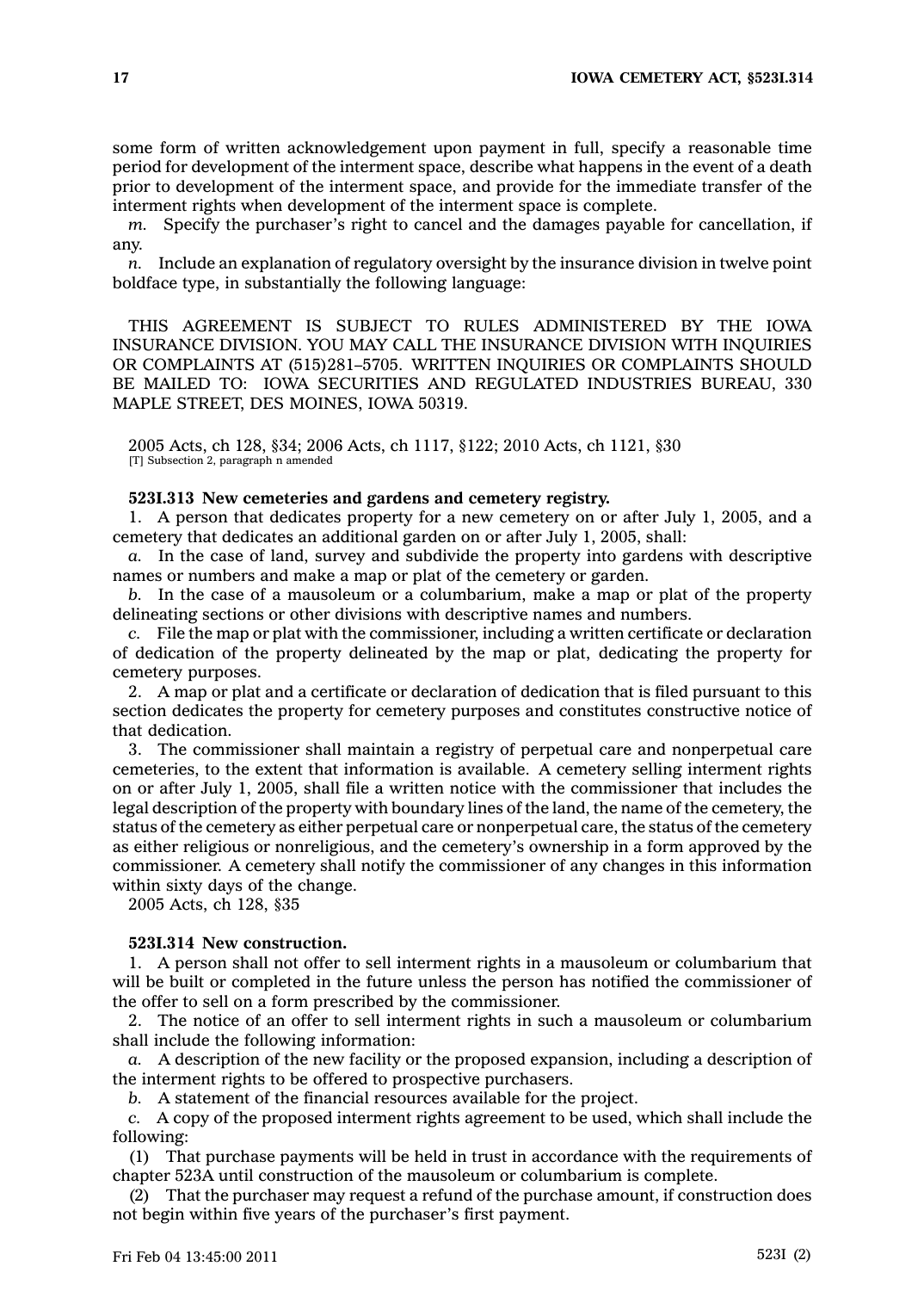(3) That the new facility will operate as <sup>a</sup> perpetual care cemetery in compliance with this chapter, even if the facility is located at <sup>a</sup> nonperpetual care cemetery.

(4) That the purchaser will receive an ownership certificate upon payment in full or, if later, when construction is complete.

3. Unless financing has been secured that is adequate in amount and terms to complete the facility proposed, new construction of <sup>a</sup> mausoleum or columbarium shall not begin until the notice required by this section has been approved by the commissioner.

2005 Acts, ch 128, §36

### **523I.314A Standards for interment spaces.**

1. A standard interment space for full body interment developed on or after July 1, 2007, shall measure at least forty inches in width and ninety-six inches in length.

2. Prior to the sale of interment rights in an undeveloped area of <sup>a</sup> cemetery, internal reference markers shall be installed and maintained no more than one hundred feet apart. The internal reference markers shall be established with reference to survey markers that are no more than two hundred feet apart, have been set by <sup>a</sup> surveyor and mapper, and have been documented in <sup>a</sup> land survey. Both the map and the land survey shall be maintained by the cemetery and made available upon request to the commissioner and to members of the public.

2007 Acts, ch 175, §46

#### **523I.315 Unpaid care assessments and unoccupied interment spaces.**

1. *Foreclosure — unpaid assessments.* Unpaid care assessments for an unoccupied interment space not under perpetual care shall create <sup>a</sup> lien by the cemetery against the applicable interment space. The cemetery may, following notice, foreclose on the interment space if the amount of the lien exceeds the amount paid for the interment space. If the lien is not paid within one year from the date that notice of foreclosure is served on the owner of record or the owner of record's heirs, the ownership in or right to the unoccupied interment space shall revert to the cemetery that owns the cemetery in which the unoccupied interment space is located.

2. *Abandonment — quiet title action.* A cemetery may file an action to quiet title to determine whether an interment space has been abandoned if the interment space is unoccupied and has not been occupied in the preceding seventy-five years. An action to quiet title shall commence when the cemetery serves notice on the owner of record or the owner of record's heirs declaring that the interment space is considered to be abandoned. If the owner of record or the owner of record's heirs do not respond within three years from the date that notice is served, the abandonment is considered to be complete. The ownership in or right to an abandoned interment space shall revert to the cemetery in which the abandoned interment space is located and the cemetery may sell and convey title to the interment space.

3. *Service of notice.* Notice under this section shall be served personally on the owner of record or the owner of record's heirs, or may be served by mailing notice by certified mail to the owner of record or to the owner of record's heirs at the last known address. If the address of the owner of record or the owner of record's heirs cannot be ascertained, notice of abandonment shall be given by one publication of the notice in the official newspaper of the county in which the cemetery is located.

2005 Acts, ch 128, §37

# **523I.316 Protection of cemeteries and burial sites.**

1. *Existence of cemetery or burial site — notification.* If <sup>a</sup> governmental subdivision is notified of the existence of <sup>a</sup> cemetery, or <sup>a</sup> marked burial site that is not located in <sup>a</sup> dedicated cemetery, within its jurisdiction and the cemetery or burial site is not otherwise provided for under this chapter, the governmental subdivision shall, as soon as is practicable, notify the owner of the land upon which the cemetery or burial site is located of the cemetery's or burial site's existence and location. The notification shall include an explanation of the provisions of this section. If there is <sup>a</sup> basis to believe that interment may have occurred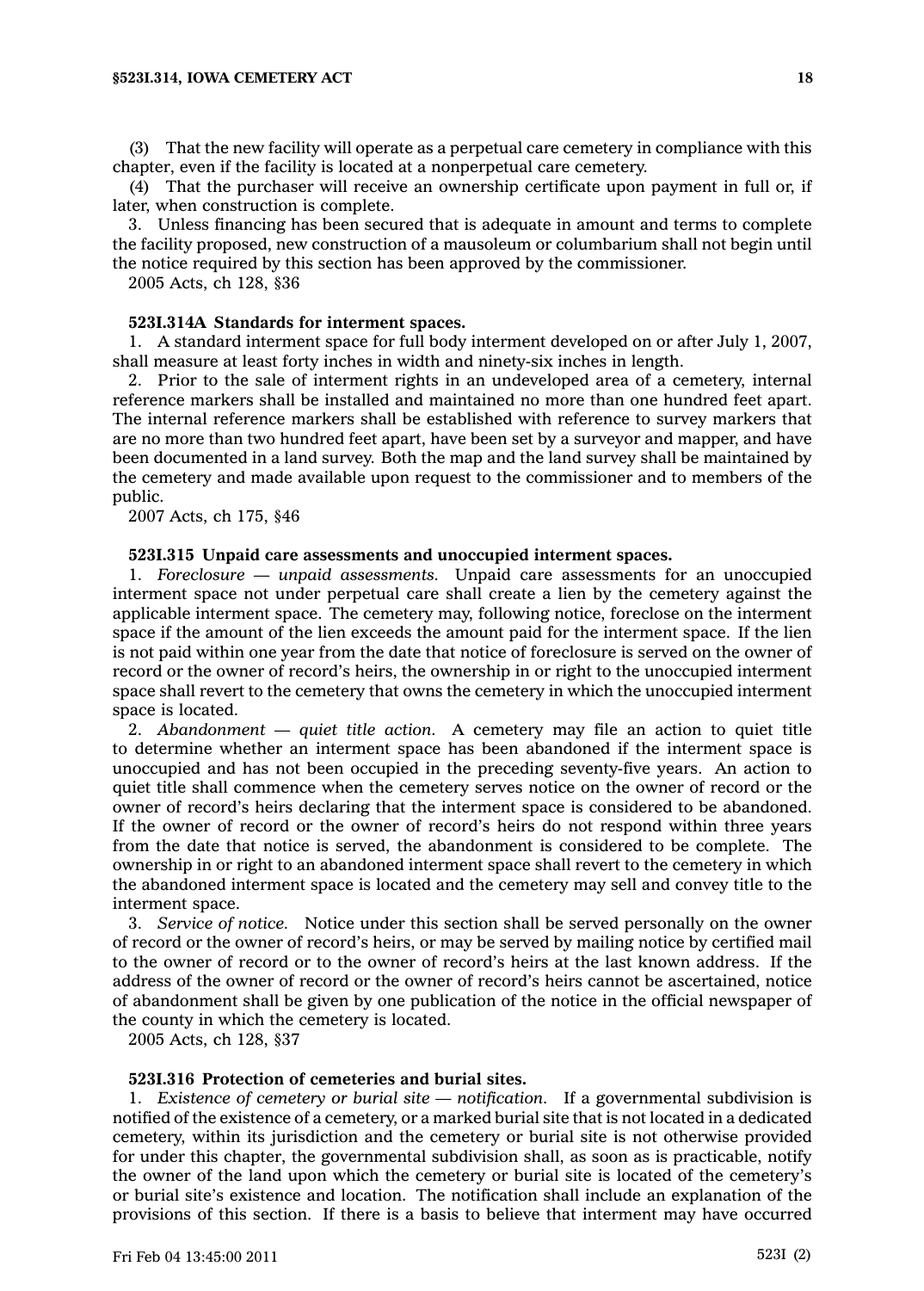more than one hundred fifty years earlier, the governmental subdivision shall also notify the state archaeologist.

2. *Disturbance of interment spaces — penalty.* A person who knowingly and without authorization damages, defaces, destroys, or otherwise disturbs an interment space commits criminal mischief in the third degree. Criminal mischief in the third degree is an aggravated misdemeanor.

3. *Duty to preserve and protect.*

*a.* A governmental subdivision having <sup>a</sup> cemetery, or <sup>a</sup> burial site that is not located within <sup>a</sup> dedicated cemetery, within its jurisdiction, for which preservation is not otherwise provided, shall preserve and protect the cemetery or burial site as necessary to restore or maintain its physical integrity as <sup>a</sup> cemetery or burial site. The governmental subdivision may enter into <sup>a</sup> written agreement to delegate the responsibility for the preservation and protection of the cemetery or burial site to the owner of the property on which the cemetery or burial site is located or to <sup>a</sup> public or private organization interested in historical preservation. The governmental subdivision shall not enter into an agreement with <sup>a</sup> public or private organization to preserve and protect the cemetery or burial site unless the property owner has been offered the opportunity to enter into such an agreement and has declined to do so.

*b.* A governmental subdivision is authorized to expend public funds, in any manner authorized by law, in connection with such <sup>a</sup> cemetery or burial site.

*c.* If <sup>a</sup> governmental subdivision proposes to enter into an agreement with <sup>a</sup> public or private organization pursuant to this subsection to preserve and protect <sup>a</sup> cemetery or burial site that is located on property owned by another person within the jurisdiction of the governmental subdivision, the proposed agreement shall be written, and the governmental subdivision shall provide written notice by ordinary mail of the proposed agreement to the property owner at least fourteen days prior to the date of the meeting at which such proposed agreement will be authorized. The notice shall include the location of the cemetery or burial site and <sup>a</sup> copy of the proposed agreement, and explain that the property owner is required to permit members of the public or private organization reasonable ingress and egress for the purposes of preserving and protecting the cemetery or burial site pursuant to the proposed agreement. The notice shall also include the date, time, and place of the meeting and <sup>a</sup> statement that the property owner has <sup>a</sup> right to attend the meeting and to comment regarding the proposed agreement.

*d.* Subject to chapter 670, <sup>a</sup> governmental subdivision that enters into an agreement with <sup>a</sup> public or private organization pursuant to this subsection is liable for any personal injury or property damage that occurs in connection with the preservation or protection of the cemetery or burial site or access to the cemetery or burial site by the governmental subdivision or the public or private organization.

For the purposes of this paragraph, *"liable"* means liability for every civil wrong which results in wrongful death or injury to <sup>a</sup> person or injury to property or injury to personal or property rights and includes but is not restricted to actions based upon negligence; error or omission; nuisance; breach of duty, whether statutory or other duty; or denial or impairment of any right under any constitutional provision, statute, or rule of law.

*e.* A property owner who is required to permit members of <sup>a</sup> public or private organization reasonable ingress and egress for the purpose of preserving or protecting <sup>a</sup> cemetery or burial site on that owner's property and who acts in good faith and in <sup>a</sup> reasonable manner pursuant to this subsection is not liable for any personal injury or property damage that occurs in connection with the preservation or protection of the cemetery or burial site or access to the cemetery or burial site.

*f.* For the purposes of this subsection, reasonable ingress and egress to <sup>a</sup> cemetery or burial site shall include the following:

(1) A member of <sup>a</sup> public or private organization that has entered into <sup>a</sup> written agreement with the governmental subdivision who desires to visit such <sup>a</sup> cemetery or burial site shall give the property owner at least ten days' written notice of the intended visit.

(2) If the property owner cannot provide reasonable access to the cemetery or burial site on the desired date, the property owner shall provide reasonable alternative dates when the property owner can provide access to the member.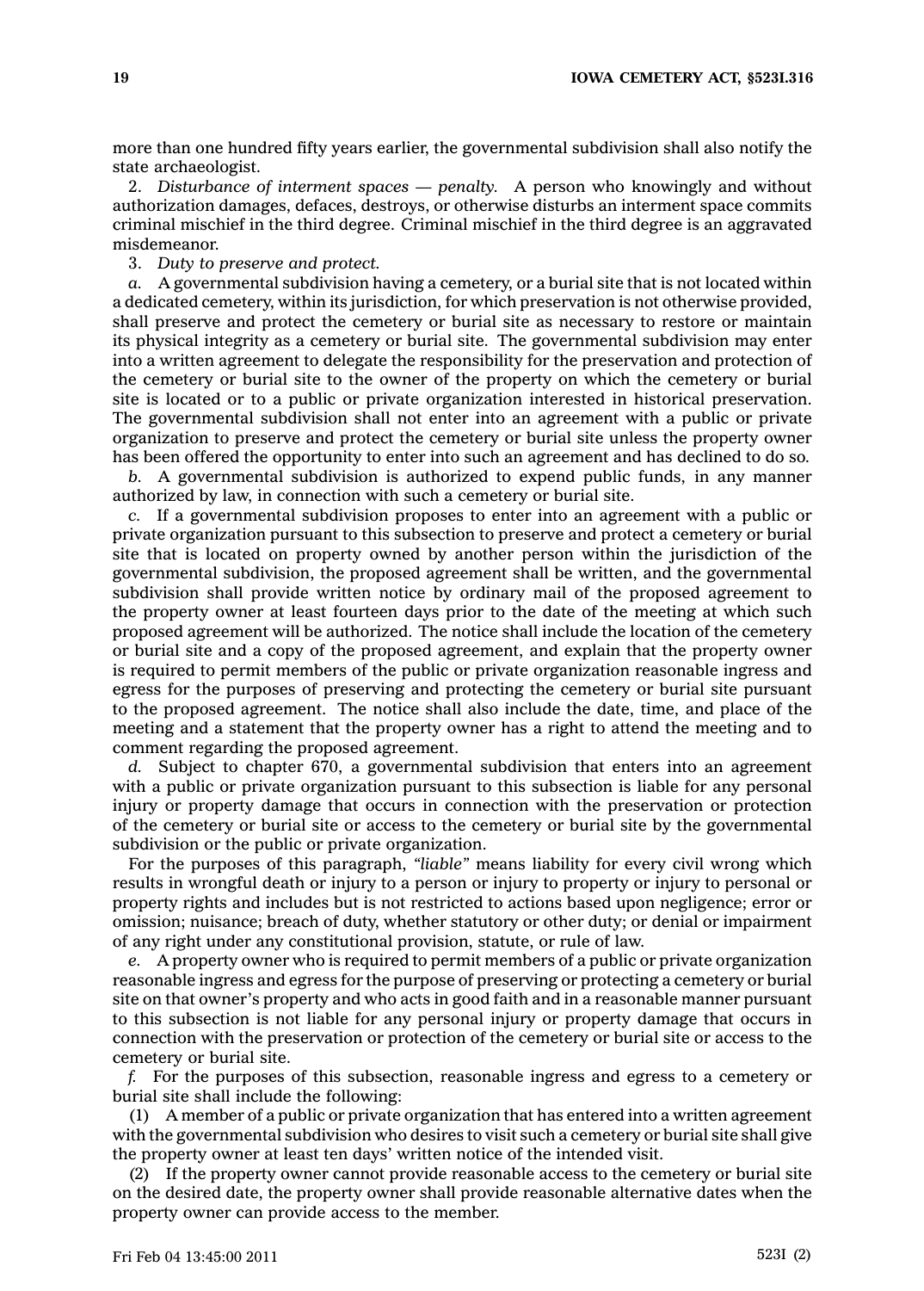(3) A property owner is not required to make any improvements to that person's property to satisfy the requirement to provide reasonable access to <sup>a</sup> cemetery or burial site pursuant to this subsection.

4. *Confiscation and return of memorials.* A law enforcement officer having reason to believe that <sup>a</sup> memorial or memorialization is in the possession of <sup>a</sup> person without authorization or right to possess the memorial or memorialization may take possession of the memorial or memorialization from that person and turn it over to the officer's law enforcement agency. If <sup>a</sup> law enforcement agency determines that <sup>a</sup> memorial or memorialization the agency has taken possession of rightfully belongs on an interment space, the agency shall return the memorial or memorialization to the interment space, or make arrangements with the person having jurisdiction over the interment space for its return.

5. *Burial sites located on private property.* If <sup>a</sup> person notifies <sup>a</sup> governmental subdivision that <sup>a</sup> burial site of the person's relative is located on property owned by another person within the jurisdiction of the governmental subdivision, the governmental subdivision shall notify the property owner of the location of the burial site and that the property owner is required to permit the person reasonable ingress and egress for the purposes of visiting the burial site of the person's relative.

6. *Discovery of human remains.* Any person discovering human remains shall notify the county or state medical examiner or <sup>a</sup> city, county, or state law enforcement agency as soon as is reasonably possible unless the person knows or has good reason to believe that such notice has already been given or the discovery occurs in <sup>a</sup> cemetery. If there is reason to believe that interment may have occurred more than one hundred fifty years earlier, the governmental subdivision notified shall also notify the state archaeologist. A person who does not provide notice required pursuant to this subsection commits <sup>a</sup> serious misdemeanor.

7. *Adverse possession.* A cemetery or <sup>a</sup> pioneer cemetery is exempt from seizure, appropriation, or acquisition of title under any claim of adverse possession, unless it is shown that all remains in the cemetery or pioneer cemetery have been disinterred and removed to another location.

2005 Acts, ch 128, §38; 2006 Acts, ch 1117, §123; 2009 Acts, ch 179, §144

### **523I.317 Duty to provide public access.**

A cemetery shall provide or permit public access to the cemetery, at reasonable times and subject to reasonable regulations, so that owners of interment rights and other members of the public have reasonable ingress and egress to the cemetery.

2006 Acts, ch 1117, §124

### SUBCHAPTER IV

# COUNTY CEMETERY COMMISSIONS AND NEGLECTED CEMETERIES

#### **523I.401 Neglected cemeteries.**

The commissioner shall create <sup>a</sup> form that interested persons may use to report neglected cemeteries to the commissioner. The commissioner shall catalog and review the neglected cemetery reports received on or before December 31, 2007, conduct site visits as warranted to determine the nature or extent of any neglect, and publish <sup>a</sup> report of findings on or before December 31, 2008.

2005 Acts, ch 128, §39

#### **523I.402 Removal of remains.**

1. Upon <sup>a</sup> showing of good cause, <sup>a</sup> county cemetery commission may file suit in the district court in that county to have remains interred in <sup>a</sup> cemetery owned and operated by the commission removed to another cemetery. All persons in interest, known or unknown, other than the plaintiffs, shall be made defendants to the suit. If any parties are unknown, notice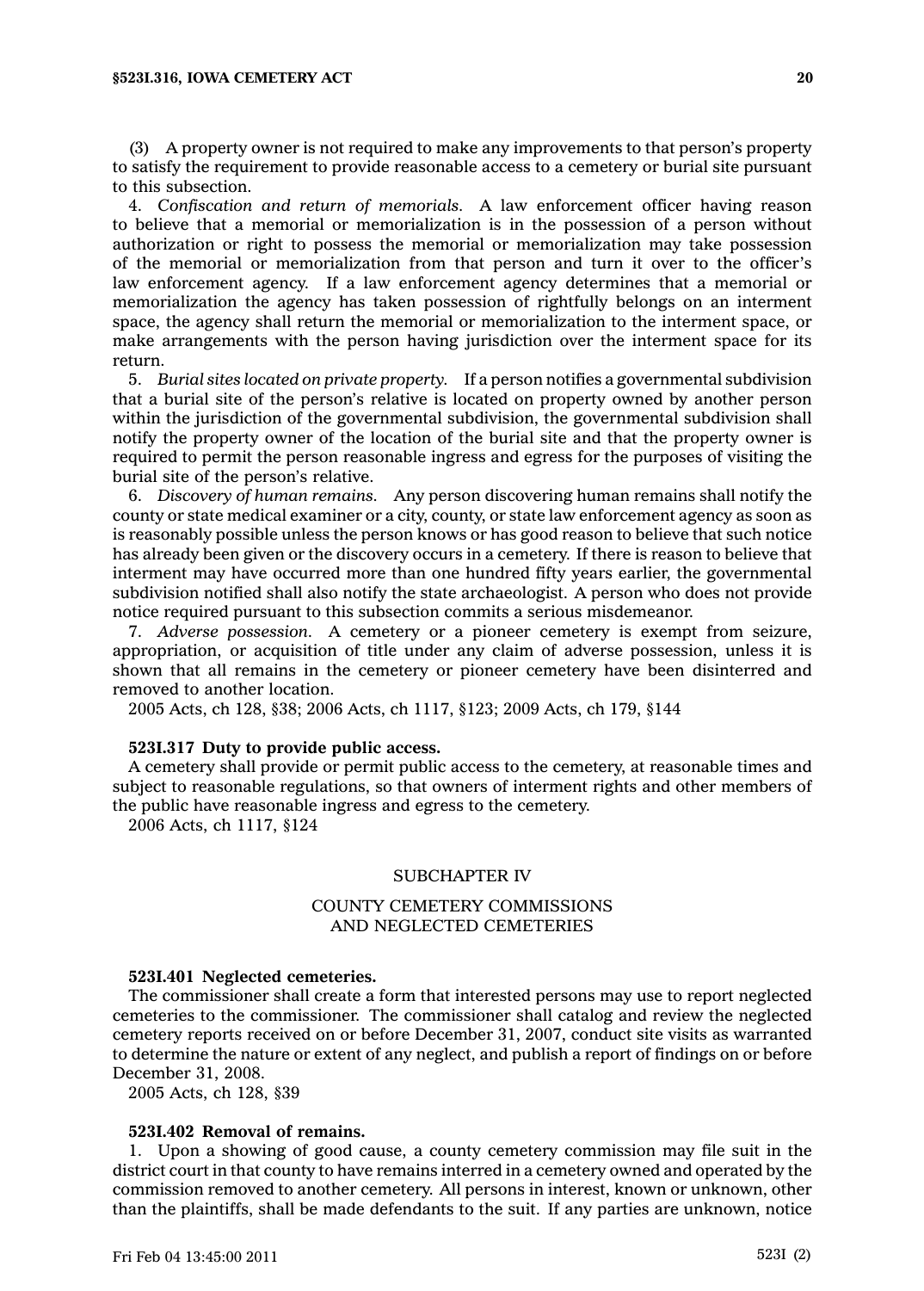may be given by publication. After hearing and <sup>a</sup> showing of good cause for the removal, the court may order the removal of the remains and the remains shall be properly interred in another cemetery, at the expense of the county. The removal and reinterment of the remains shall be done pursuant to <sup>a</sup> disinterment permit issued under section 144.34 with due care and decency. In deciding whether to order the removal of interred remains, <sup>a</sup> court shall consider present or future access to the cemetery, the historical significance of the cemetery, and the wishes of the parties concerned if they are brought to the court's attention, including the desire of any beneficiaries to reserve their rights to waive <sup>a</sup> reservation of rights in favor of removal, and shall exercise the court's sound discretion in granting or refusing the removal of interred remains.

2. Any heir at law or descendent of <sup>a</sup> deceased person interred in <sup>a</sup> neglected cemetery may file suit in the district court in the county where the cemetery is located to have the deceased person's remains interred in the cemetery removed to another cemetery. The owner of the land, any beneficiaries of any reservation of rights, and any other persons in interest, known or unknown, other than the plaintiffs shall be made defendants. If any parties are unknown, notice may be given by publication. After hearing and upon <sup>a</sup> showing of good cause, the court may order removal and the proper interment of the remains in another cemetery, at the expense of the petitioner. The removal and reinterment shall be done with due care and decency.

2005 Acts, ch 128, §40

# SUBCHAPTER V

### GOVERNMENTAL SUBDIVISIONS

# **523I.501 Cemetery authorized.**

The governing body of <sup>a</sup> governmental subdivision may purchase, establish, operate, enclose, improve, or regulate <sup>a</sup> cemetery. A cemetery owned or operated by <sup>a</sup> governmental subdivision may sell interment rights subject to the provisions of this chapter.

2005 Acts, ch 128, §41

### **523I.502 Trust for cemetery.**

1. A governmental subdivision that owns or operates <sup>a</sup> cemetery or has control of cemetery property may act as <sup>a</sup> permanent trustee for the perpetual maintenance of interment spaces in the cemetery.

2. To act as <sup>a</sup> trustee, <sup>a</sup> majority of the governmental subdivision's governing body must adopt an ordinance or resolution stating the governmental subdivision's willingness and intention to act as <sup>a</sup> trustee for the perpetual maintenance of cemetery property. When the ordinance or resolution is adopted and the trust is accepted, the trust is perpetual.

2005 Acts, ch 128, §42

# **523I.503 Authority to receive gifts and deposits for care — certificates.**

1. A governmental subdivision that is <sup>a</sup> trustee for the perpetual maintenance of <sup>a</sup> cemetery may adopt reasonable rules governing the receipt of <sup>a</sup> gift or grant from any source.

2. A governmental subdivision that is <sup>a</sup> trustee for <sup>a</sup> person shall accept the amount the governmental subdivision requires for permanent maintenance of an interment space on behalf of that person or <sup>a</sup> decedent.

3. A governmental subdivision's acceptance of <sup>a</sup> deposit for permanent maintenance of an interment space constitutes <sup>a</sup> perpetual trust for the designated interment space.

4. Upon acceptance of <sup>a</sup> deposit, <sup>a</sup> governmental subdivision's secretary, clerk, or mayor shall issue <sup>a</sup> certificate in the name of the governmental subdivision to the trustee or depositor. The certificate shall state all of the following:

- *a.* The depositor's name.
- *b.* The amount and purpose of the deposit.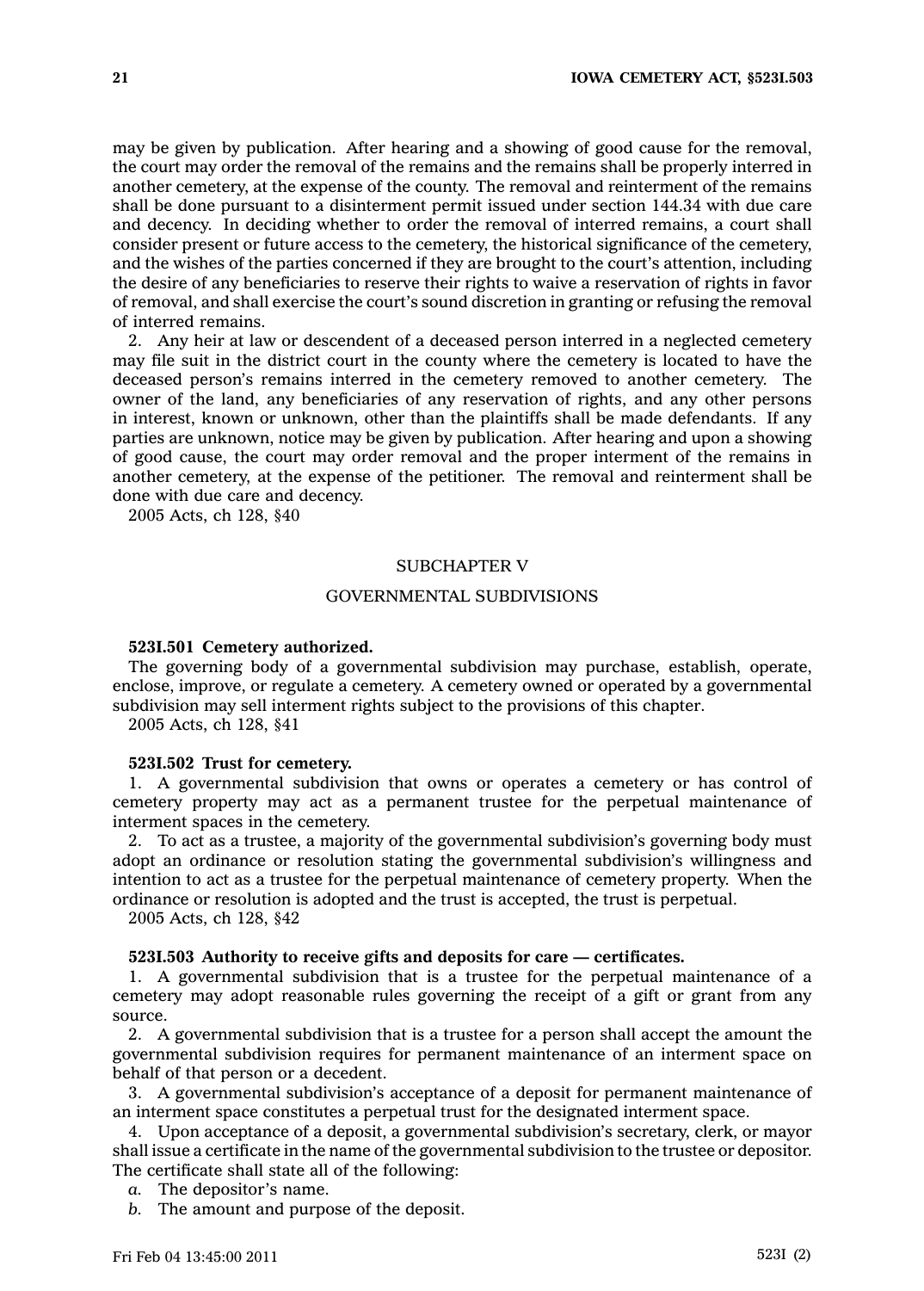*c.* The location, with as much specificity as possible, of the interment space to be maintained.

*d.* Other information required by the governmental subdivision.

5. An individual, association, foundation, or corporation that is interested in the maintenance of <sup>a</sup> neglected cemetery in <sup>a</sup> governmental subdivision's possession and control may donate funds to the cemetery's perpetual trust fund to beautify and maintain the entire cemetery or burial grounds generally.

2005 Acts, ch 128, §43

### **523I.504 Appointment of successor trustee.**

A district judge of <sup>a</sup> county in which <sup>a</sup> cemetery is located shall appoint <sup>a</sup> suitable successor or trustee to faithfully execute <sup>a</sup> trust in accordance with this subchapter if <sup>a</sup> governmental subdivision renounces <sup>a</sup> trust assumed under this subchapter, fails to act as its trustee, <sup>a</sup> vacancy occurs, or the appointment of <sup>a</sup> successor or trustee is otherwise necessary.

2005 Acts, ch 128, §44

#### **523I.505 County auditor as trustee.**

1. In the absence of <sup>a</sup> trustee for care funds, unless otherwise provided by law, the care funds shall be placed in the hands of the county auditor, who shall provide <sup>a</sup> receipt for, loan, and make annual reports of the care funds.

2. The county auditor shall not be required to post <sup>a</sup> bond.

3. The county auditor shall serve without compensation, but may, out of the income received, pay all proper items of expense incurred in the performance of the auditor's duties as trustee, if any.

4. The county auditor shall make <sup>a</sup> full report of the trustee's actions and trust funds annually in January. The net proceeds for care funds received by the county auditor as trustee shall be apportioned and credited to each of any separate care funds assigned to the auditor.

5. The county auditor shall turn over the accrued income from each care fund annually to the person having control of the cemetery.

2005 Acts, ch 128, §45

# **523I.506 Commingling of care funds by governmental subdivisions.**

A governmental subdivision subject to this section may commingle care funds for more than one cemetery for the purposes of investment and administration and may file <sup>a</sup> single report, if each cemetery is appropriately identified and separate records are maintained for each cemetery.

2005 Acts, ch 128, §46

### **523I.507 Investment of care funds by governmental subdivisions.**

Notwithstanding section 12B.10, <sup>a</sup> perpetual care cemetery owned by <sup>a</sup> governmental subdivision may invest and reinvest deposits pursuant to the requirements of this chapter. The trustee shall use the judgment and care under the circumstances then prevailing that persons of prudence, discretion, and intelligence exercise in the management of their own affairs, not in regard to speculation but in regard to the permanent disposition of their funds, considering the probable income as well as the probable safety of their capital. The trustee of the trust funds has <sup>a</sup> fiduciary duty to make reasonable investment decisions and to properly oversee and manage the funds entrusted to the trust fund.

2005 Acts, ch 128, §47

# **523I.508 Management by governmental subdivisions.**

1. *Political subdivisions as trustees.* Counties, cities, irrespective of their form of government, boards of trustees of cities to whom the management of municipal cemeteries has been transferred by ordinance, and civil townships wholly outside of any city, are trustees in perpetuity, and are required to accept, receive, and expend all moneys and property donated or left to them by bequest for perpetual care, and that portion of interment space sales or permanent charges made against interment spaces which has been set aside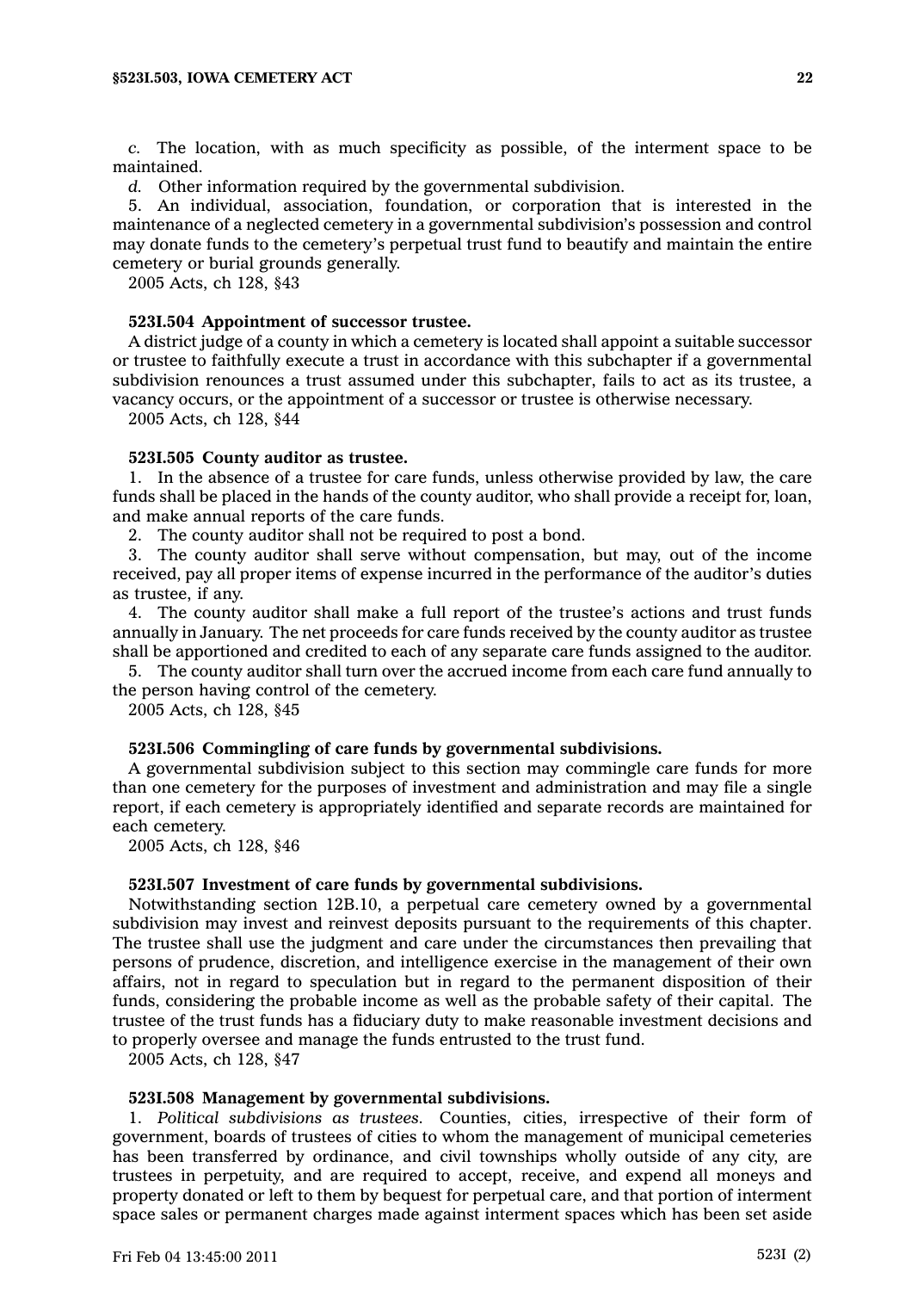in <sup>a</sup> perpetual care fund for which there is no other acting trustee, shall be used in caring for the property of the donor or lot owner who by purchase or otherwise has provided for the perpetual care of an interment space in any cemetery, or in accordance with the terms of the donation, bequest, or agreement for sale and purchase of an interment space, and the money or property thus received shall be used for no other purpose.

2. *Authority to invest funds — current care charge payments.* The board of supervisors, mayor and council, or other elected governmental body, as the case may be, may receive and invest all moneys and property, donated or bequeathed, and that portion of cemetery lot sales and permanent charges made against cemetery lots which have been set aside in <sup>a</sup> perpetual care fund, and in so investing, shall use the judgment and care under the circumstances then prevailing that persons of prudence, discretion, and intelligence exercise in the management of their own affairs not in regard to speculation but in regard to the permanent disposition of their funds, considering the probable income as well as the probable safety of their capital. The trustee of the trust funds has <sup>a</sup> fiduciary duty to make reasonable investment decisions and to properly oversee and manage the funds entrusted to the trust fund. The income from the investment shall be used in caring for the property of the donor in any cemetery, or as provided in the terms of the gift or donations or agreement for sale and purchase of <sup>a</sup> cemetery lot.

All current care charge payments received shall be allocated to the perpetual care fund or to the fund paying the costs of cemetery operations. Care charge payments received one year or more after the date they were incurred shall be used to fund the cost of operating the cemetery. Care charge payments received one year or more in advance of their due date shall be deposited in the perpetual care fund. Interest from the perpetual care fund shall be used for the maintenance of both occupied and unoccupied lots or spaces. Any remaining interest may be used for costs of access roads and paths, fencing, and general maintenance of the cemetery. Lots under perpetual care shall be maintained in accordance with the cemetery covenants of sale.

3. *Resolution of acceptance — interest.* Before any part of the principal may be invested or used, the county, city, board of trustees of <sup>a</sup> city to whom the management of <sup>a</sup> municipal cemetery has been transferred by ordinance, or civil township shall, by resolution, accept the moneys described in subsection 1 and, by resolution, shall provide for the payment of interest annually to the appropriate fund, or to the cemetery, or the person in charge of the cemetery, to be used in caring for or maintaining the individual property of the donor in the cemetery, or interment spaces which have been sold if provision was made for perpetual care, all in accordance with the terms of the donation or bequest, or the terms of the sale or purchase of an interment space.

If there is no person in charge of the cemetery, the income from the fund shall be expended under the direction of the board of supervisors, city council, board of trustees, or civil township trustees, as the case may be, in accordance with the terms of the donation or bequest, or the terms of the sale or purchase of an interment space.

4. *Delegates to conventions.* A township having one or more cemeteries under its control may designate up to two officials from each cemetery as delegates to attend meetings of cemetery officials, and certain expenses of the delegates not exceeding twenty-five dollars for each delegate, including association dues, may be paid out of the cemetery fund of the township.

5. *Subscribing to publications.* The cemetery officials of every township having <sup>a</sup> cemetery under its control may subscribe to one or more publications devoted exclusively to cemetery management, and the subscriptions may be paid out of the cemetery fund of the township.

2005 Acts, ch 128, §48; 2006 Acts, ch 1117, §125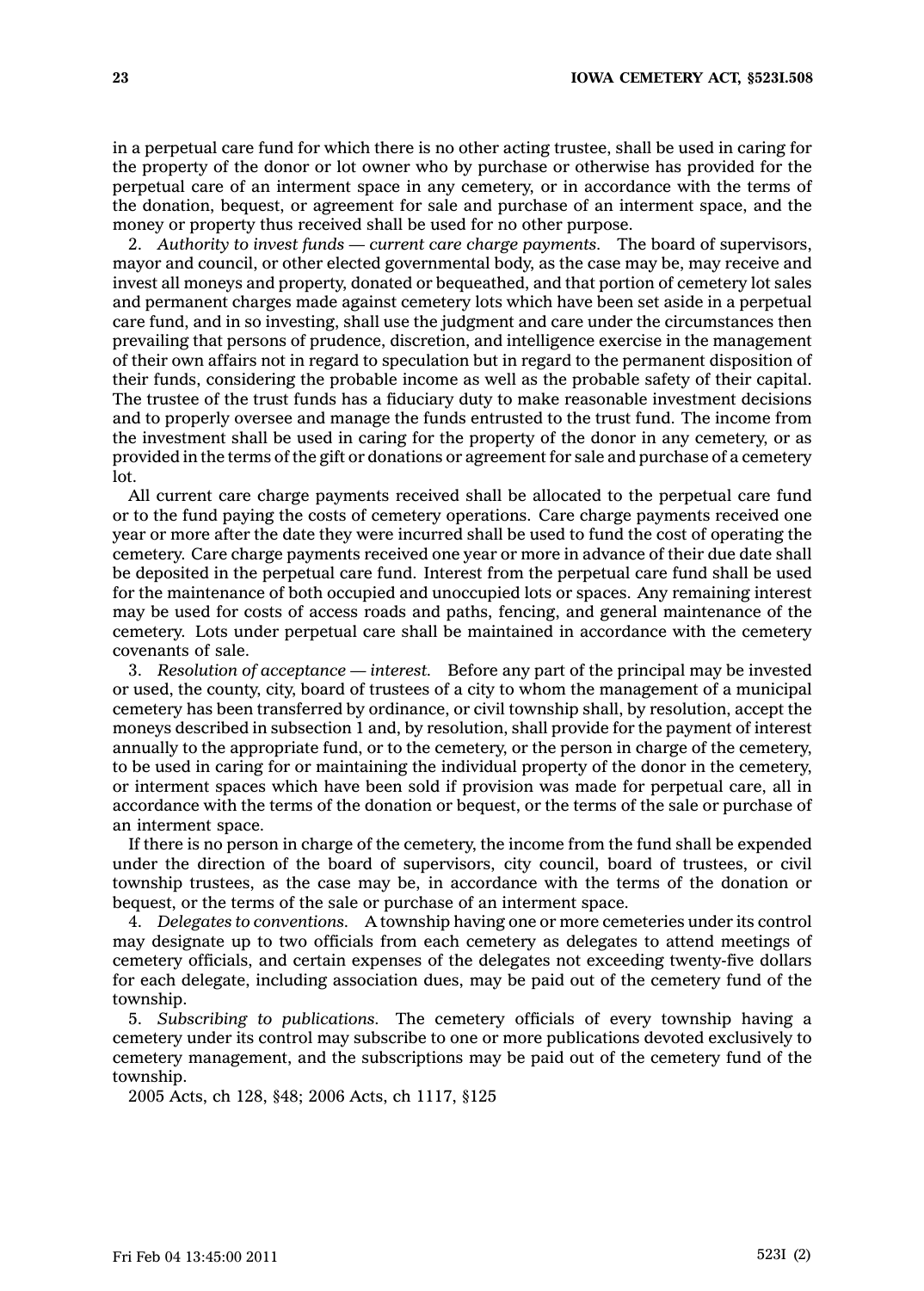### SUBCHAPTER VI

### GENERAL PROVISIONS

### **523I.601 Settlement of estates — maintenance fund.**

The court in which the estate of <sup>a</sup> deceased person is administered, before final distribution, may allow and set apart from the estate <sup>a</sup> sum sufficient to provide an income adequate to pay for the perpetual care and upkeep of the interment space in which the body of the deceased is buried, except where perpetual care has otherwise been provided for. The sum so allowed and set apart shall be paid to <sup>a</sup> trustee as provided by this chapter.

2005 Acts, ch 128, §49; 2006 Acts, ch 1010, §148

### **523I.602 Management by trustee.**

1. *Trustee appointed — trust funds.* The owners of, or any party interested in, <sup>a</sup> cemetery may, by petition presented to the district court of the county where the cemetery is situated, have <sup>a</sup> trustee appointed with authority to receive any and all moneys or property that may be donated for and on account of the cemetery and to invest, manage, and control the moneys or property under the direction of the court. However, the trustee shall not be authorized to receive any gift, except with the understanding that the principal sum is to be <sup>a</sup> permanent fund, and only the net proceeds therefrom shall be used in carrying out the purpose of the trust created, and all such funds shall be exempt from taxation.

2. *Requisites of petition.* The petition shall state the amount proposed to be placed in such trust fund, the manner of investment thereof, and the provisions made for the disposition of any surplus income not required for the care and upkeep of the property described in such petition.

3. *Approval of court —surplus fund.* Such provisions shall be subject to the approval of the court and when so approved the trust fund and the trustee thereof shall, at all times, be subject to the orders and control of the court and such surplus arising from the trust fund shall not be used except for charitable, eleemosynary, or public purposes under the direction of the court.

4. *Receipt —record.* Every such trustee shall execute and deliver to the donor <sup>a</sup> receipt showing the amount of money or other property received, and the use to be made of the net proceeds from the same, duly attested by the clerk of the court granting letters of trusteeship, and the trustee shall keep <sup>a</sup> signed and attested copy of the receipt.

5. *Investments.* Any such trustee may receive and invest all moneys and property, so donated or bequeathed, and that portion of cemetery lot sales and permanent charges made against interment spaces which has been set aside in <sup>a</sup> perpetual care fund, in such authorized investments and in the manner prescribed in section 636.23.

6. *Bond — approval —oath.* Every such trustee before entering upon the discharge of the trustee's duties or at any time thereafter when required by the court shall give <sup>a</sup> bond in an amount as may be required by the court, approved by the clerk, and conditioned for the faithful discharge of the trustee's duties, and take and subscribe an oath the same in substance as the condition of the bond, which bond and oath must be filed with the clerk.

7. *Clerk — duty of.* At the time of filing each bond and oath the clerk shall at once advise the court as to the amount of the principal fund in the hands of such trustee, the amount of the bond filed, and whether it is good and sufficient for the amount given.

8. *Compensation — costs.* Such trustee shall serve without compensation, but may, out of the income received, pay all proper items of expense incurred in the performance of the trustee's duties, including cost of the bond, if any.

9. *Annual report.* Such trustee shall make <sup>a</sup> full report of the trustee's doings in the month of January following appointment and in January of each successive year. In each report the trustee shall apportion the net proceeds received from the sum total of the permanent funds assigned to the trustee in trust.

10. *Removal —vacancy filled.* Any such trustee may be removed by the court at any time for cause, and in the event of removal or death, the court shall appoint <sup>a</sup> new trustee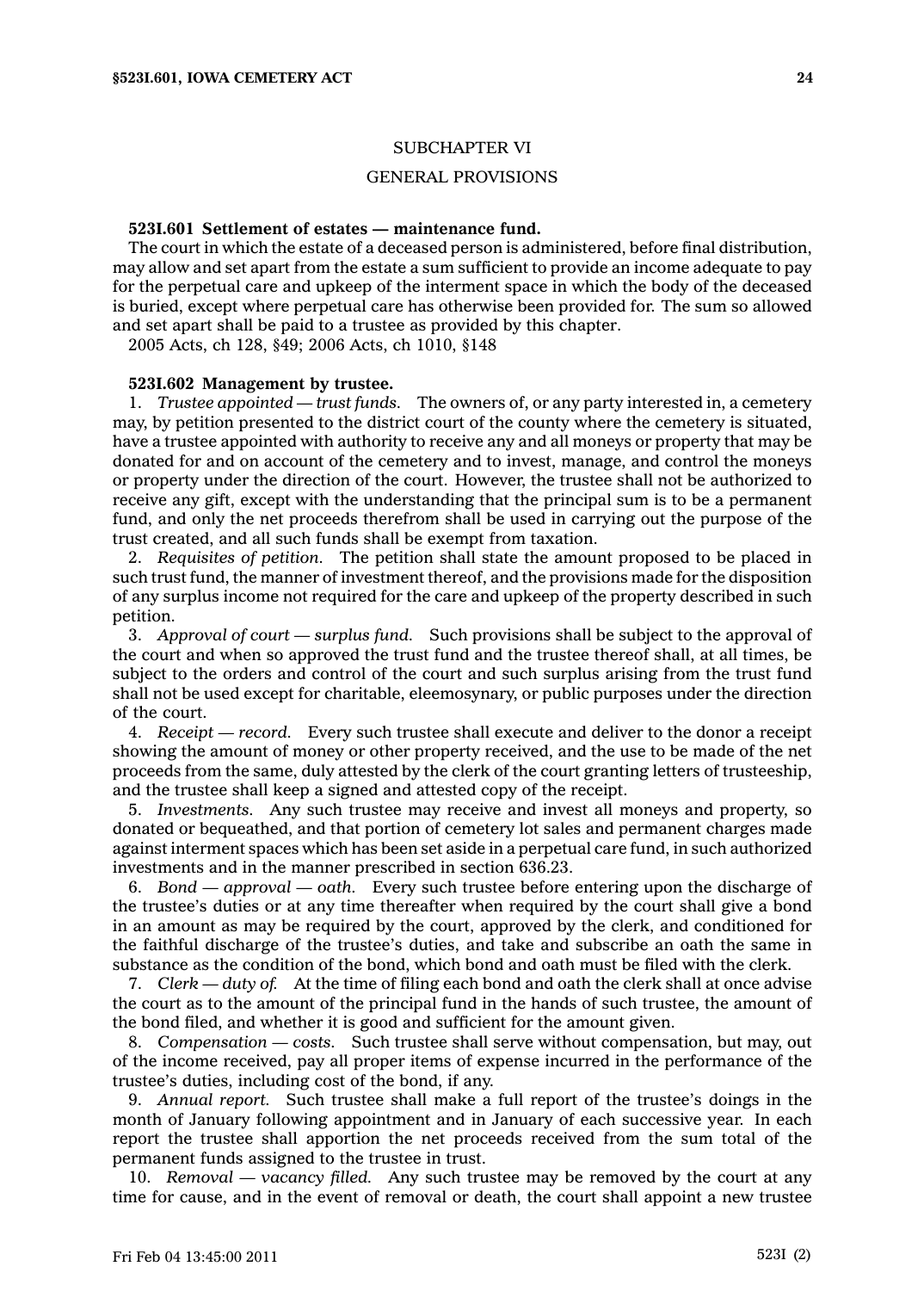and require the new trustee's predecessor or the predecessor's personal representative to make <sup>a</sup> full accounting.

2005 Acts, ch 128, §50; 2009 Acts, ch 21, §8

### **523I.603 Owners of interment rights.**

1. An interment space in which exclusive rights of interment are conveyed is presumed to be the separate property of the person named as grantee in the certificate of interment rights or other instrument of conveyance.

2. Two or more owners of interment rights may designate <sup>a</sup> person to represent the interment space and file notice of the designation of <sup>a</sup> representative with the cemetery. If notice is not filed, the cemetery may inter or permit an interment in the interment space at the request or direction of <sup>a</sup> registered co-owner of the interment space.

2005 Acts, ch 128, §51

### **523I.604 Lien against cemetery property.**

1. A cemetery, by contract, may incur indebtedness as necessary to conduct its business and may secure the indebtedness by mortgage, deed of trust, or other lien against its property.

2. A mortgage, deed of trust, or other lien placed on dedicated cemetery property, or on cemetery property that is later dedicated with the consent of the holder of the lien, does not affect the dedication and is subject to the dedication. A sale on foreclosure of the lien is subject to the dedication of the property for cemetery purposes.

2005 Acts, ch 128, §52

# **523I.605 Private care of graves.**

This subchapter does not affect the right of <sup>a</sup> person who has an interest in an interment space, or who is <sup>a</sup> relative of <sup>a</sup> decedent interred in <sup>a</sup> cemetery, to beautify or maintain an interment space individually or at the person's own expense in accordance with reasonable rules established by the cemetery.

2005 Acts, ch 128, §53

### SUBCHAPTER VII

# LAWN CRYPTS

### **523I.701 Requirements for lawn crypts.**

A lawn crypt shall not be installed unless all of the following apply:

1. The lawn crypt is constructed of concrete and reinforced steel or other comparable durable material.

2. The lawn crypt is installed on not less than six inches of rock, gravel, or other drainage material.

3. The lawn crypt provides <sup>a</sup> method to drain water out of the lawn crypt.

4. The lawn crypt is capable of withstanding the weight of the soil and sod above the top surface and the weight of machinery and equipment normally used in the maintenance of the cemetery.

5. Except as provided by section 523I.702, the lawn crypt is installed in multiple units of ten or more.

6. The lawn crypt shall be installed in compliance with any applicable law or rule adopted by the Iowa department of public health.

2005 Acts, ch 128, §54

#### **523I.702 Request to install lawn crypts in fewer than ten units.**

1. A lawn crypt may be installed in fewer than ten units if it is installed in an interment space pursuant to <sup>a</sup> written request to the commissioner signed by the owner or owners of the interment space.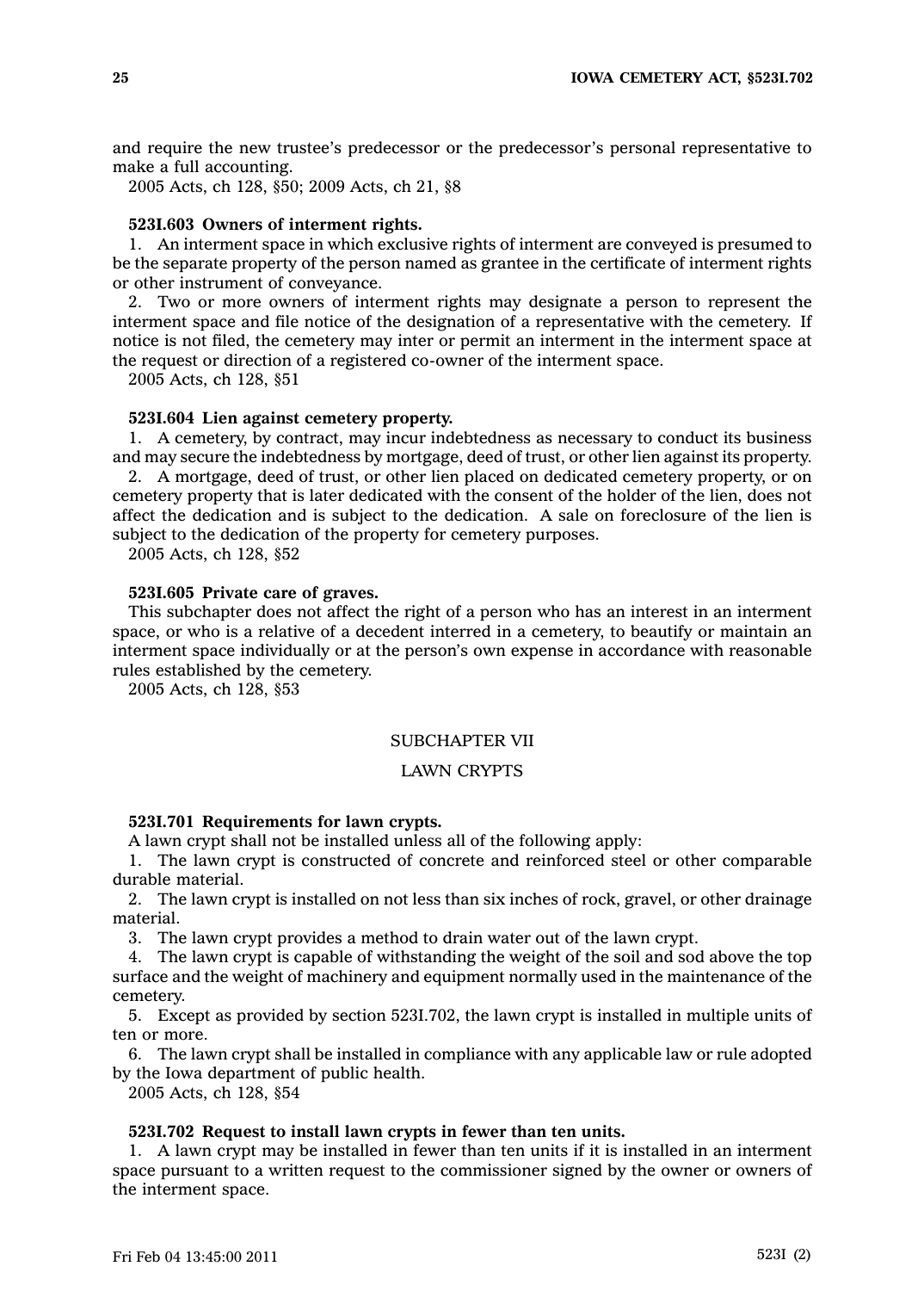2. The written request shall be filed on <sup>a</sup> form prescribed by the commissioner and shall contain substantially all of the following information:

*a.* The owner's name and address.

*b.* The name of the cemetery and the owner of the cemetery.

*c.* The number of lawn crypt units to be installed.

*d.* A description of the interment spaces.

*e.* A statement that the lawn crypt meets the requirements of section 523I.701, including all of the following:

(1) A statement that the lawn crypt will be constructed of concrete and reinforced steel or other comparable durable materials.

(2) A statement that the lawn crypt will be installed on not less than six inches of rock, gravel, or other drainage material.

(3) A statement that the lawn crypt will provide <sup>a</sup> method to drain water out of the lawn crypt.

(4) A statement that the outside top surface of the lawn crypt at the time of installation will be capable of withstanding the weight of the soil and sod above the top surface and the weight of machinery and equipment normally used in the maintenance of the cemetery.

*f.* A statement that the space in which the lawn crypt is to be installed is located in <sup>a</sup> garden.

*g.* The date on which <sup>a</sup> representative of the cemetery signed the form. 2005 Acts, ch 128, §55

### SUBCHAPTER VIII

# PERPETUAL CARE CEMETERIES — REQUIREMENTS

#### **523I.801 Applicability and conversion by nonperpetual care cemeteries.**

1. All cemeteries are designated as either "perpetual care cemeteries" or "nonperpetual care cemeteries" for the purposes of this chapter. A cemetery that represents that it is offering perpetual care on or after July 1, 2005, is subject to this subchapter.

2. A cemetery that operates <sup>a</sup> nonperpetual care cemetery may elect to become <sup>a</sup> perpetual care cemetery if at all times subsequent to the date of the election, the cemetery complies with the other requirements of this subchapter except section 523I.805.

2005 Acts, ch 128, §56

### **523I.802 Advertising.**

1. A cemetery shall not advertise, represent, guarantee, promise, or contract to provide or offer perpetual care or use terms or phrases like permanent care, permanent maintenance, care forever, continuous care, eternal care, or everlasting care to imply that <sup>a</sup> certain level of care and financial security will be furnished or is guaranteed except in compliance with the provisions of this subchapter.

2. A cemetery or person advertising or selling interment rights shall not represent that the purchase of the interment rights is or will be <sup>a</sup> desirable speculative investment for resale purposes.

2005 Acts, ch 128, §57 [P] Similar provision, see §523I.308

### **523I.803 Perpetual care registry.**

1. A cemetery that operates <sup>a</sup> perpetual care cemetery shall maintain <sup>a</sup> registry of individuals who have purchased interment rights in the cemetery subject to the care fund requirements of this subchapter.

2. The registry shall include the amount deposited in trust for each interment rights agreement entered into on or after July 1, 1995.

2005 Acts, ch 128, §58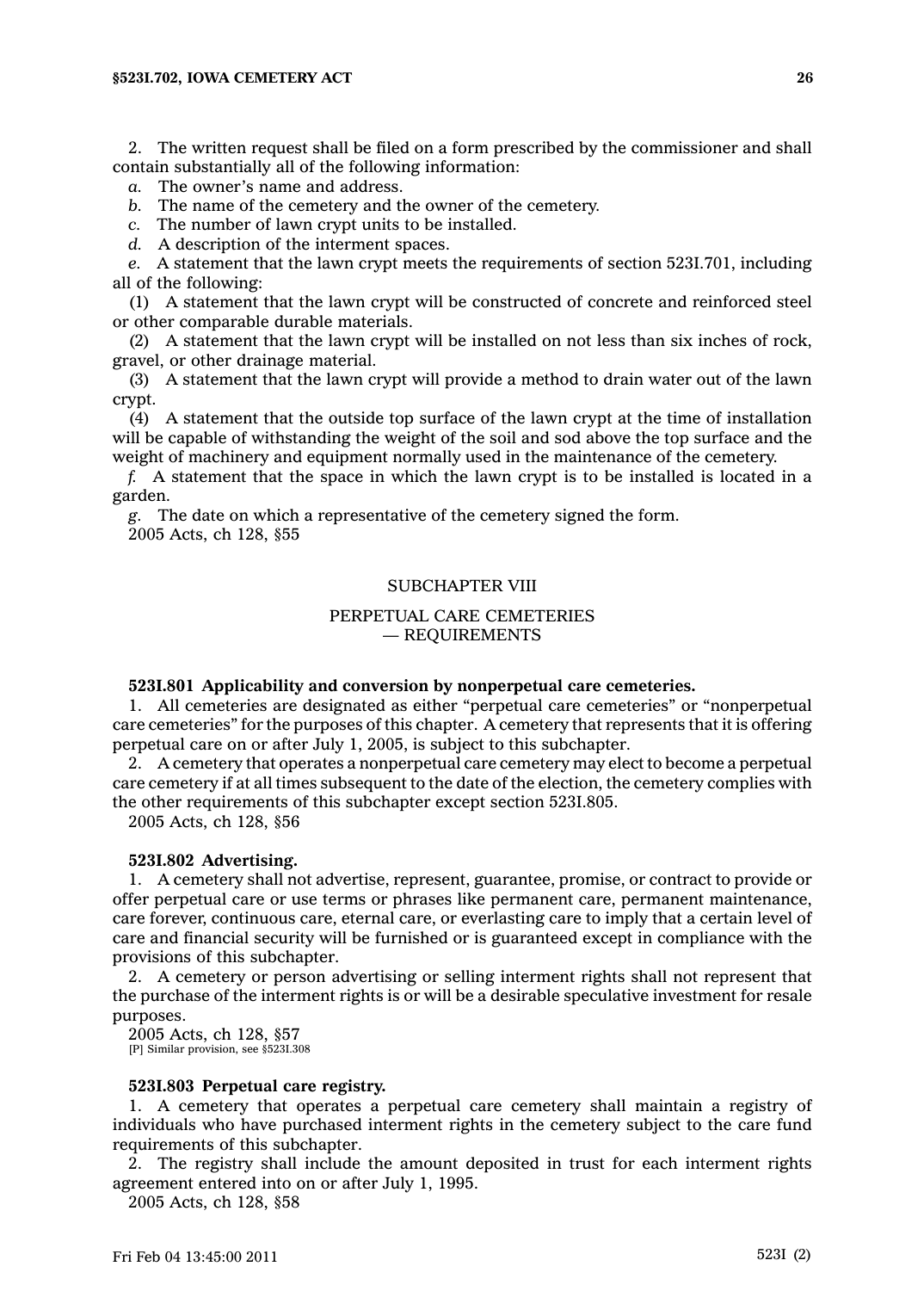# **523I.804 Use of gift for special care.**

A trustee may accept and hold money or property transferred to the trustee in trust for the purpose of applying the principal or income of the money or property transferred for <sup>a</sup> purpose consistent with the purpose of <sup>a</sup> perpetual care cemetery, including the following:

1. Improvement or embellishment of any part of the cemetery.

2. Erection, renewal, repair, or preservation of <sup>a</sup> monument, fence, building, or other structure in the cemetery.

3. Planting or cultivation of plants in or around the cemetery.

4. Special care of or embellishment of an interment space, section, or building in the cemetery.

2005 Acts, ch 128, §59

# **523I.805 Initial deposit.**

1. A cemetery owned or operated by <sup>a</sup> political subdivision of this state is not required to make <sup>a</sup> minimum initial deposit in <sup>a</sup> care fund. Any other cemetery commencing business in this state on or after July 1, 2005, shall not sell interment spaces unless the cemetery has <sup>a</sup> care fund of at least twenty-five thousand dollars in cash.

2. If an initial deposit is made by <sup>a</sup> cemetery to satisfy subsection 1, the initial twenty-five thousand dollar deposit may be withdrawn by the cemetery when the care fund balance reaches one hundred thousand dollars. An affidavit shall be filed with the commissioner providing prior notice of the intended withdrawal of the initial deposit and attesting that the money has not previously been withdrawn. Upon <sup>a</sup> showing by the cemetery that the initial deposit has not previously been withdrawn, the commissioner shall approve withdrawal of the money and the withdrawal shall take place within one year after the care fund balance reaches one hundred thousand dollars.

2005 Acts, ch 128, §60

### **523I.806 Irrevocable trust.**

1. A perpetual care cemetery shall establish <sup>a</sup> care fund as an irrevocable trust to provide for the care of the cemetery, which shall provide for the appointment of <sup>a</sup> trustee, with perpetual succession.

2. The care fund shall be administered under the jurisdiction of the district court of the county where the cemetery is located. Notwithstanding chapter 633A, annual reports shall not be required unless specifically required by the district court. Reports shall be filed with the court when necessary to receive approval of appointments of trustees, trust agreements and amendments, changes in fees or expenses, and other matters within the court's jurisdiction. A court having jurisdiction over <sup>a</sup> care fund shall have full jurisdiction to approve the appointment of trustees, the amount of surety bond required, if any, and investment of funds.

2005 Acts, ch 128, §61; 2006 Acts, ch 1030, §65

### **523I.807 Care fund deposits.**

1. To continue to operate as <sup>a</sup> perpetual care cemetery, <sup>a</sup> cemetery shall set aside and deposit in the care fund an amount equal to or greater than fifty dollars or twenty percent of the gross selling price received by the cemetery for each sale of interment rights, whichever is more.

2. A cemetery may require <sup>a</sup> contribution to the care fund for perpetual care of <sup>a</sup> memorial or memorialization placed in the cemetery. A cemetery may establish <sup>a</sup> separate care fund for this purpose. The contributions shall be nonrefundable and shall not be withdrawn from the trust fund once deposited. The amount charged shall be uniformly charged on every installation of <sup>a</sup> memorial, based on the height and width of the memorial or the size of the ground surface area used for the memorial. A fee for special care of <sup>a</sup> memorial may be collected if the terms of the special care items and arrangements are clearly specified in the interment rights agreement. Except as otherwise provided in an interment rights agreement, <sup>a</sup> cemetery is not liable for repair or maintenance of memorials or vandalism. A cemetery may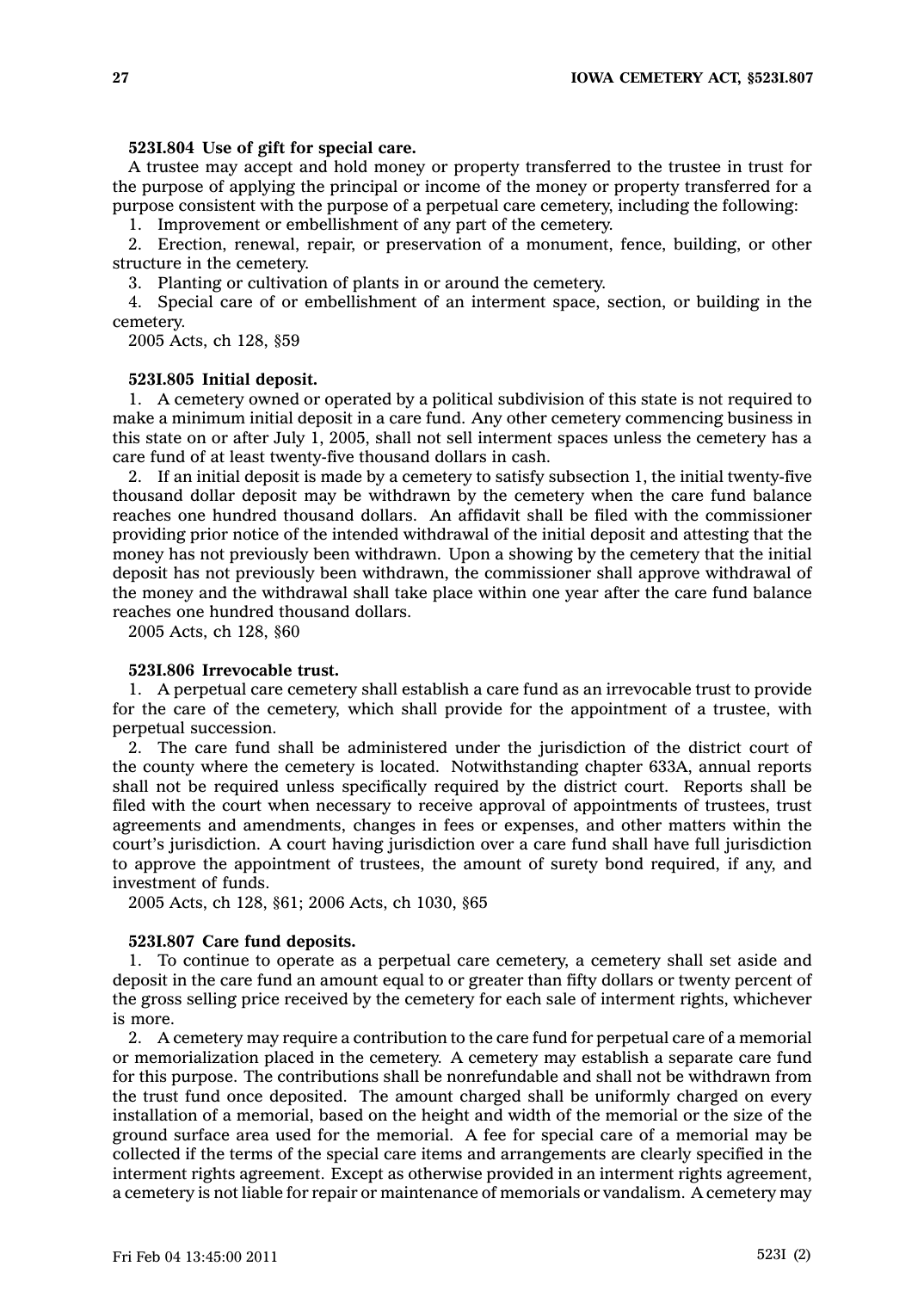use income from <sup>a</sup> care fund to repair or replace memorials or interment spaces damaged by vandalism or acts of God.

3. Moneys shall be deposited in the care fund no later than the fifteenth day after the close of the month when the cemetery receives the final payment from <sup>a</sup> purchaser of interment rights.

2005 Acts, ch 128, §62

#### **523I.808 Examination fee.**

An examination fee shall be submitted with the cemetery's annual report in an amount equal to five dollars for each certificate of interment rights issued during the fiscal year covered by the report. The cemetery may charge the examination fee directly to the purchaser of the interment rights.

2005 Acts, ch 128, §63; 2007 Acts, ch 175, §47

#### **523I.809 Trust agreement provisions.**

1. A trust agreement shall provide for the appointment of at least one trustee, with perpetual succession, in case the cemetery is dissolved or ceases to be responsible for the cemetery's care.

2. A cemetery and the trustee or trustees of the care fund may, by agreement, amend the instrument that established the fund to include any provision that is necessary to comply with the requirements of this chapter.

3. A cemetery is responsible for the deposit of all moneys required to be placed in <sup>a</sup> care fund.

4. The commissioner may require the amending of <sup>a</sup> trust agreement that is not in accord with the provisions of this chapter.

2005 Acts, ch 128, §64

# **523I.810 Care funds.**

1. A trustee of <sup>a</sup> care fund shall use the judgment and care under the circumstances then prevailing that persons of prudence, discretion, and intelligence exercise in the management of their own affairs, not in regard to speculation but in regard to the permanent disposition of their funds, considering the probable income as well as the probable safety of their capital. The trustee of <sup>a</sup> care fund has <sup>a</sup> fiduciary duty to make reasonable investment decisions and to properly oversee and manage the funds entrusted to the care fund.

*a.* A financial institution may serve as <sup>a</sup> trustee if granted those powers under the laws of this state or of the United States. A financial institution acting as <sup>a</sup> trustee of <sup>a</sup> care fund under this chapter shall invest the funds in accordance with applicable law.

*b.* A financial institution acting as <sup>a</sup> trustee of <sup>a</sup> care fund under this chapter has <sup>a</sup> fiduciary duty to make reasonable investment decisions and to properly oversee and manage the funds entrusted to the financial institution. The commissioner may take enforcement action against <sup>a</sup> financial institution in its capacity as trustee for <sup>a</sup> breach of fiduciary duty under this chapter.

*c.* Care fund moneys may be deposited pursuant to <sup>a</sup> master trust agreement, if each care fund is treated as <sup>a</sup> separate beneficiary of the trust and each care fund is separable. The master trust shall maintain <sup>a</sup> separate accounting of principal and income for each care fund. Moneys deposited under <sup>a</sup> master trust agreement may be commingled by the financial institution for investment purposes.

*d.* Subject to <sup>a</sup> master trust agreement, the cemetery may appoint an independent investment advisor to advise the financial institution about investment of the care fund.

*e.* Subject to an agreement between the cemetery and the financial institution, the financial institution may receive <sup>a</sup> reasonable fee from the care fund for services rendered as trustee.

*f.* If the amount of <sup>a</sup> care fund exceeds two hundred thousand dollars, the cemetery or any officer, director, agent, employee, or affiliate of the cemetery shall not serve as trustee unless the cemetery is <sup>a</sup> cemetery owned or operated by <sup>a</sup> governmental subdivision of this state. A financial institution holding care funds shall not do any of the following: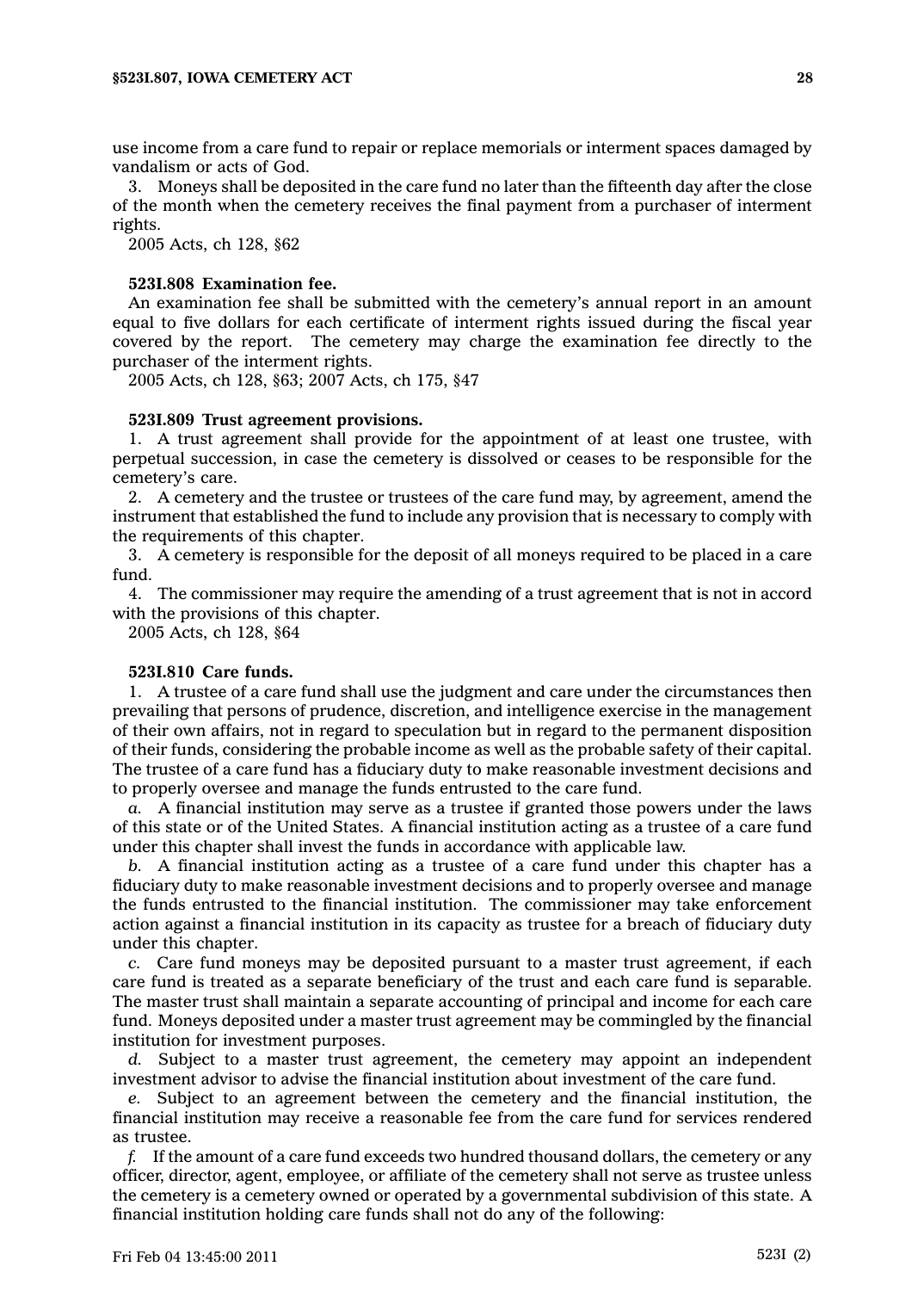(1) Be owned, under the control of, or affiliated with the cemetery.

(2) Use any funds required to be held in trust under this chapter to purchase an interest in <sup>a</sup> contract or agreement to which the cemetery is <sup>a</sup> party.

(3) Otherwise invest care funds, directly or indirectly, in the cemetery's business operations.

2. All moneys required to be deposited in the care fund shall be deposited in the name of the trustee, as trustee, under the terms of <sup>a</sup> trust agreement and the trustee may invest, reinvest, exchange, retain, sell, and otherwise manage the care fund trust for the benefit and protection of the cemetery.

3. This section does not prohibit <sup>a</sup> cemetery from moving care funds from one financial institution to another.

4. A care fund may receive and hold as part of the care fund or as an incident to the care fund any property contributed to the care fund.

5. A contribution to <sup>a</sup> care fund is considered to be for charitable purposes if the care financed by the care fund is for the following purposes:

*a.* The discharge of <sup>a</sup> duty due from the cemetery to persons interred and to be interred in the cemetery.

*b.* The benefit and protection of the public by preserving and keeping the cemetery in <sup>a</sup> dignified condition so that the cemetery does not become <sup>a</sup> nuisance or <sup>a</sup> place of disorder, reproach, and desolation in the community in which the cemetery is located.

6. A contribution to <sup>a</sup> care fund is not invalid because of the following:

*a.* Indefiniteness or uncertainty as to the person designated as <sup>a</sup> beneficiary in the instrument establishing the care fund.

*b.* A violation of the law against perpetuities or the law against the suspension of the power of alienation of title to or use of property.

7. A care fund shall pay the fund's operation costs and any annual audit fees. The principal of <sup>a</sup> care fund is intended to remain available perpetually as <sup>a</sup> funding source for care of the cemetery. The principal of <sup>a</sup> care fund shall not be reduced voluntarily and shall remain inviolable, except as provided in this section. The trustee or trustees of <sup>a</sup> care fund shall maintain the principal of the care fund separate from all operating funds of the cemetery.

8. In establishing <sup>a</sup> care fund, the cemetery may adopt plans for the care of the cemetery and installed memorials and memorialization.

9. A cemetery may, by resolution adopted by <sup>a</sup> vote of at least two-thirds of the members of its board at any authorized meeting of the board, authorize the withdrawal and use of not more than twenty percent of the principal of the care fund to acquire additional land for cemetery purposes, to repair <sup>a</sup> mausoleum or other building or structure intended for cemetery purposes, to build, improve, or repair roads and walkways in the cemetery, or to purchase recordkeeping software used to maintain ownership records or interment records. The resolution shall establish <sup>a</sup> reasonable repayment schedule, not to exceed five years, and provide for interest in an amount comparable to the care fund's current rate of return on its investments. However, the care fund shall not be diminished below an amount equal to the greater of twenty-five thousand dollars or five thousand dollars per acre of land in the cemetery. The resolution, and either <sup>a</sup> bond or proof of insurance to guarantee replenishment of the care fund, shall be filed with the commissioner thirty days prior to the withdrawal of funds.

2005 Acts, ch 128, §65; 2007 Acts, ch 175, §48

#### **523I.811 Use of distributions from care fund.**

1. Care fund distributions may be used in any manner determined to be in the best interests of the cemetery if authorized by <sup>a</sup> resolution, bylaw, or other action or instrument establishing the care fund, including but not limited to the general care of memorials, memorialization, and any of the following:

*a.* Cutting and trimming lawns, shrubs, and trees at reasonable intervals.

- *b.* Maintaining drains, water lines, roads, buildings, fences, and other structures.
- *c.* Maintaining machinery, tools, and equipment.